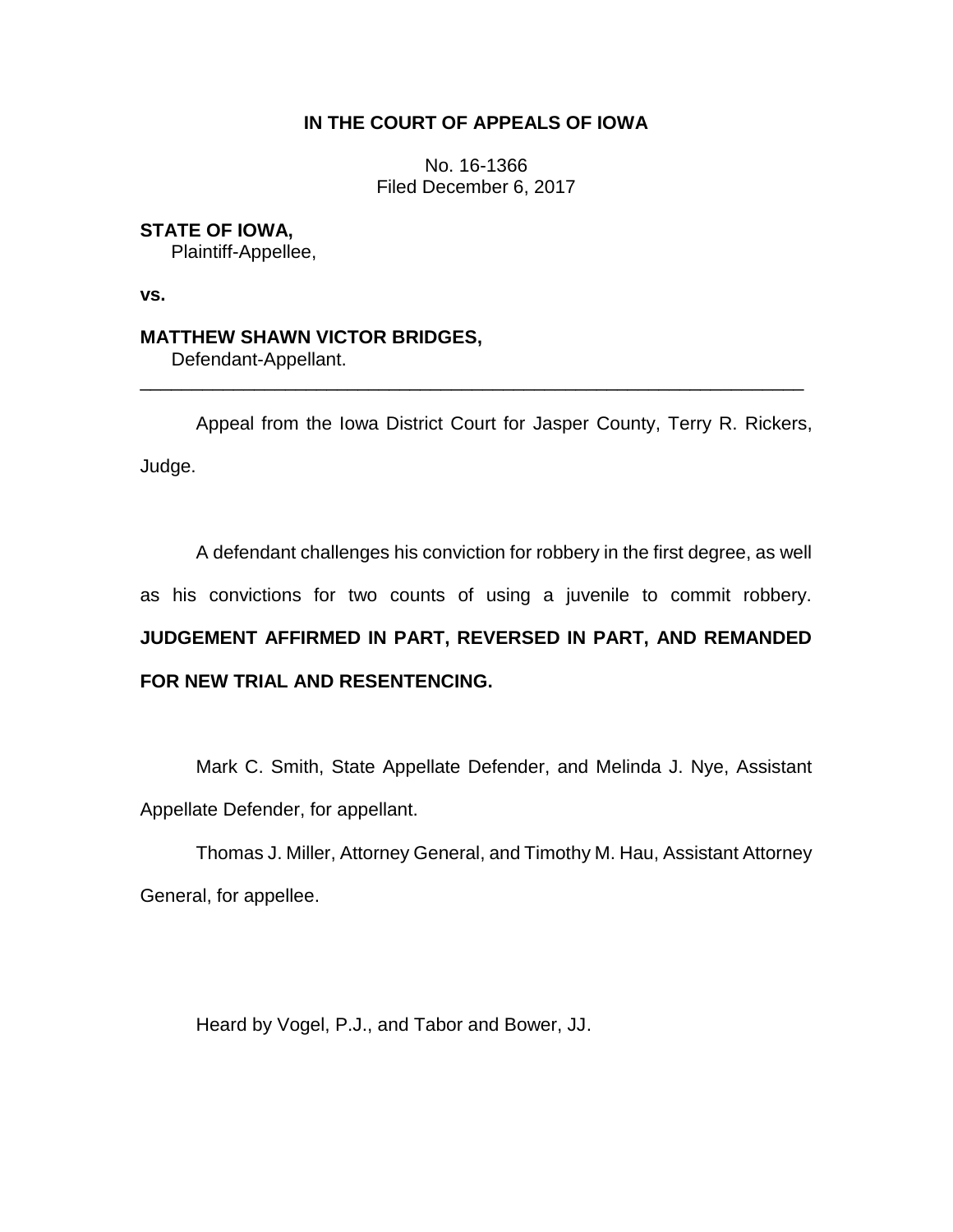## **TABOR, Judge.**

 $\overline{a}$ 

Police determined that twenty-four-year-old Matthew Bridges enlisted two friends, both under eighteen years of age, to help rob a convenience store. The State charged Bridges with aiding and abetting robbery in the first degree and two counts of using a juvenile to commit robbery. A jury convicted Bridges of all three crimes.

On appeal, Bridges first seeks dismissal of all three convictions on the basis of insufficient evidence. Because we find substantial evidence to corroborate the accomplice testimony, we affirm on that ground. Alternatively, Bridges seeks a new trial on the first-degree robbery count, alleging his attorney should have objected to jury instructions outlining the elements of conspiracy when the State had not charged Bridges with conspiracy under Iowa Code section 706.1 (2015). Because those jury instructions—combined with a flawed trial information and the prosecutor's closing argument—allowed the jury to consider a form of vicarious liability not charged, we find a breach of duty and resulting prejudice. Accordingly, we reverse and remand for a new trial on the robbery conviction. We reject Bridges's remaining grounds for reversal, and affirm his convictions on the two counts of using a minor to commit robbery.

#### **I. Facts<sup>1</sup> and Prior Proceedings**

In November 2015, Bridges was forced to leave his father's home in Eldora because a no-contact order prohibited him from interacting with his brother, who also lived there. When Bridges moved out both his girlfriend, T.H., then seventeen

2

<sup>&</sup>lt;sup>1</sup> A reasonable jury could have found the following facts based on T.H.'s trial testimony.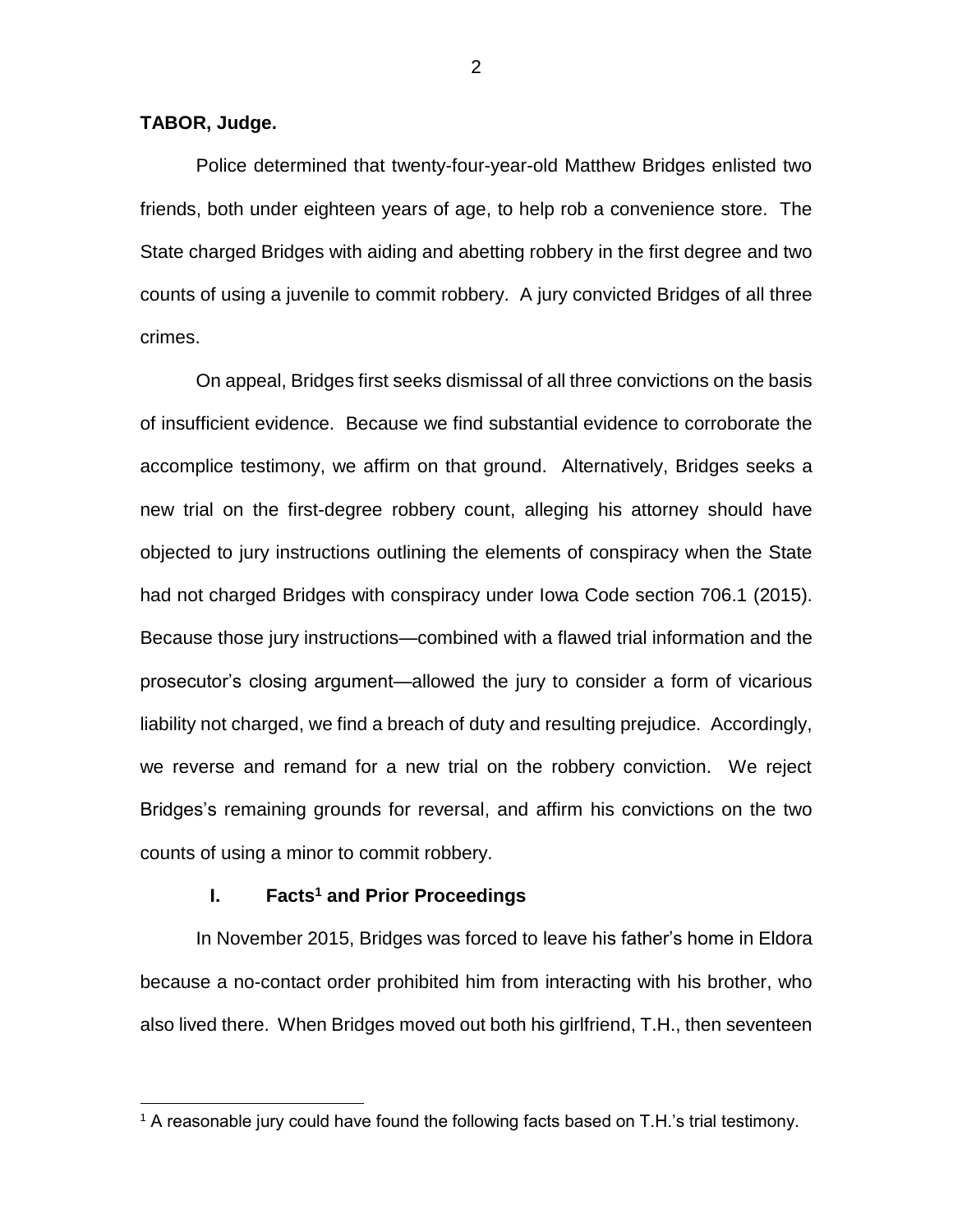years old, and his friend, G.C., then sixteen years old, left with him. The three checked into the AmericInn in Iowa Falls. After a couple nights at that hotel, they ran out of money, and Bridges's father paid for one night's stay at the Super 8.

After their funds were depleted, Bridges concocted a plan to rob a convenience store and suggested G.C. act as the gunman. According to T.H., Bridges provided G.C. with a ski mask and BB gun. But G.C. expressed concern about getting into a shootout and preferred to have more imposing weaponry before moving forward. So they drove back to Eldora to get "a real gun" from the home of Bridge's father. Bridges sent G.C. into the house, telling him where to find the weapon.

Bridges next instructed T.H. to drive to State Center where he pointed out the Casey's General Store for G.C. to rob. T.H. recalled that G.C. objected to the location as having too much "open space," fearing he would be easily caught. So Bridges diverted the operation to Newton, where he had previously lived. In fact, Bridges had rented an apartment behind the Casey's General Store and was familiar with that Newton neighborhood. Bridges assured G.C. the new location would be easier to rob.

As part of the planning, Bridges walked with his two associates down a neighborhood bike path where he advised G.C. to "ditch" the gun and apparel after the robbery. T.H. testified Bridges assigned her to be the lookout because G.C. "didn't want to go in if there was customers" in the store. Back at the convenience store parking lot, T.H. gave the all-clear signal to Bridges and G.C. once the area was deserted. T.H. and Bridges then walked around the front of the building and

3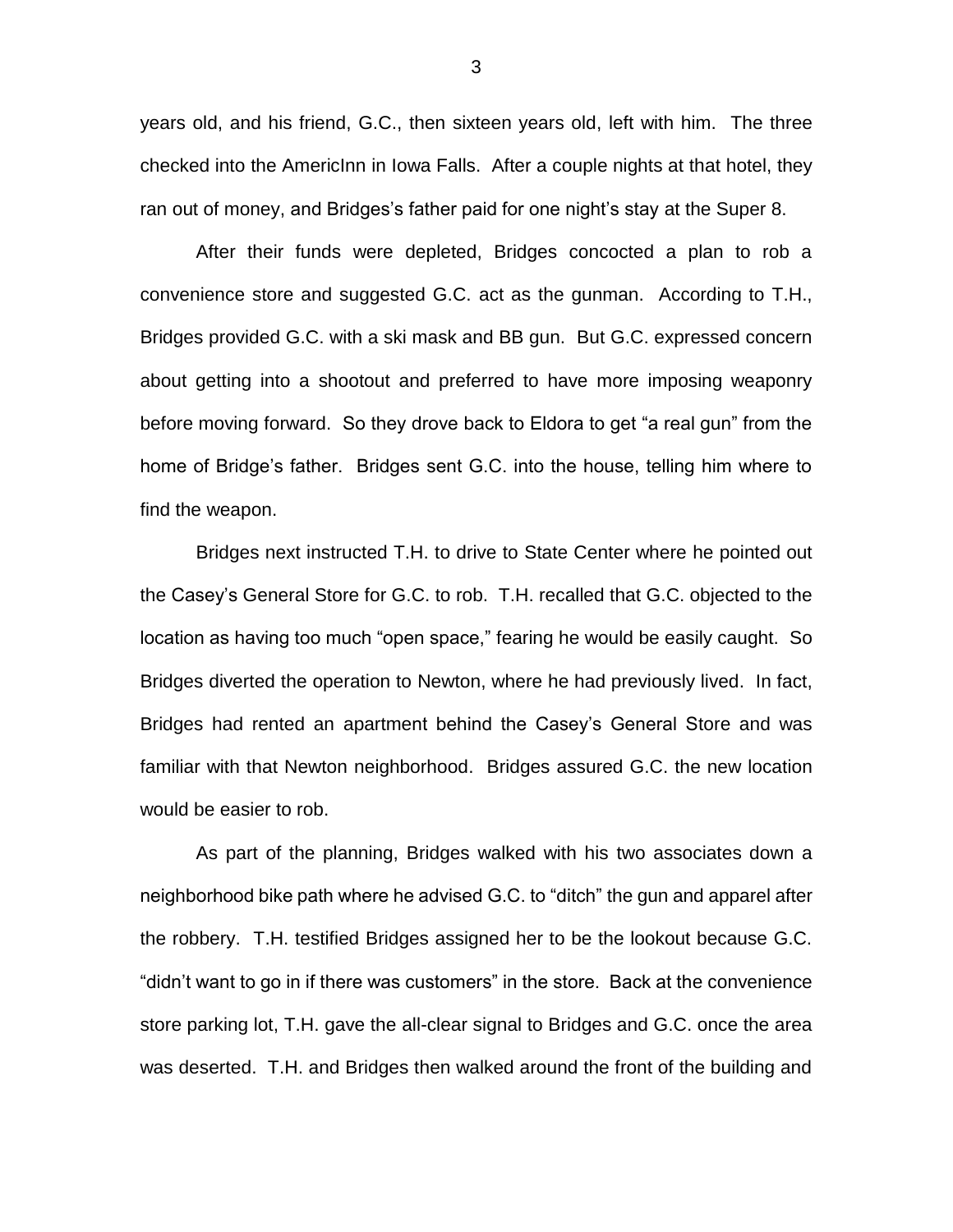across the street to the Newton 66, another convenience store, while G.C. robbed the Casey's. 2

After the threesome reunited, Bridges directed them to a friend's apartment where they divided up piles of crumbled bills between Bridges and G.C. They left once word of the robbery spread. According to T.H., Bridges eventually collected the cash and hid it along a gravel road. Later, Bridges and T.H. retrieved the money and spent it on restaurant meals, marijuana, clothing, and various other expenses.

Police arrested Bridges on November 6, two days after the Casey's robbery. A detective interviewed Bridges after his arrest and suggested several times during the recorded interview that Bridges was lying. $3$  The State charged Bridges with robbery in the first degree, a class "B" felony, in violation of Iowa Code sections 711.1(a) and 711.2. The trial information alleged Bridges "either directly committed, or aided and abetted in the commission of, or conspired with or entered into a common scheme or design with one or more others to unlawfully commit a robbery against Casey's General Store." The State also charged Bridges with two counts of using a juvenile to commit certain offenses, class "C" felonies, in violation of Iowa Code section 709A.6.

Facing her own robbery charge and hoping to work out a plea deal, T.C. testified for the State at the jury trial, describing Bridges as the driving force behind the robbery. Bridges also testified, claiming ignorance of G.C.'s plan to rob the

 $2$  The State offered security camera video footage from the Newton 66 showing Bridges and T.H. walking in front of the Casey's and G.C. entering the store before it was robbed. <sup>3</sup> The State played an audio-recording of the interrogation at trial over Bridges's objection.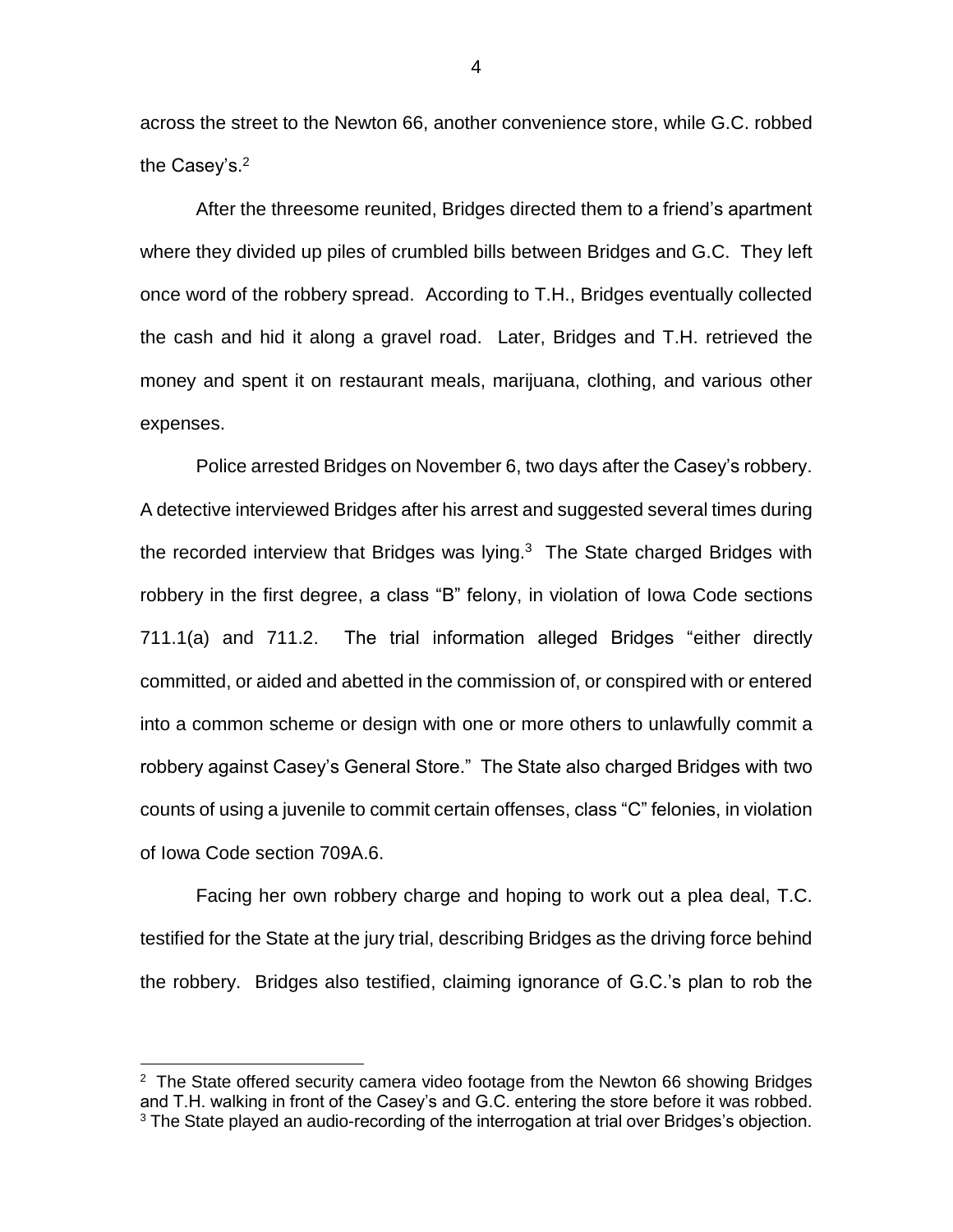Casey's and attributing the cash haul to his marijuana dealing. The jury convicted Bridges on all three counts.

The district court sentenced Bridges to concurrent indeterminate ten-year terms on the class "C" felonies and ran those consecutively with the twenty-fiveyear term for robbery. Bridges now appeals his convictions and sentences.

#### **II. Scope and Standards of Review**

We employ varied standards of review to address the claims raised by Bridges on appeal. We review for errors at law Bridges's challenge to the sufficiency of the evidence corroborating accomplice testimony and the district court's refusal to submit a requested lesser-included-offense jury instruction. *See Herbst v. State*, 616 N.W.2d 582, 585 (Iowa 2000); *State v. Bugley*, 562 N.W.2d 173, 176 (Iowa 1997). We also review sentencing challenges for legal error; sentences within the statutory limits will only be set aside for an abuse of discretion. *State v. Thomas*, 547 N.W.2d 223, 225 (Iowa 1996).

We review de novo Bridges's claims of ineffective assistance of counsel. *See State v. Ondayog*, 722 N.W.2d 778, 783 (Iowa 2006). And we look for an abuse of discretion when evaluating his evidentiary challenge to the admissibility of an audio recording of a police interview. *See State v. Harrington*, 800 N.W.2d 46, 48 (Iowa 2011). Although to the extent the evidence claim is based on the hearsay rules, we review for the correction of errors at law. *See State v. Plain*, 898 N.W.2d 801, 810 (Iowa 2017).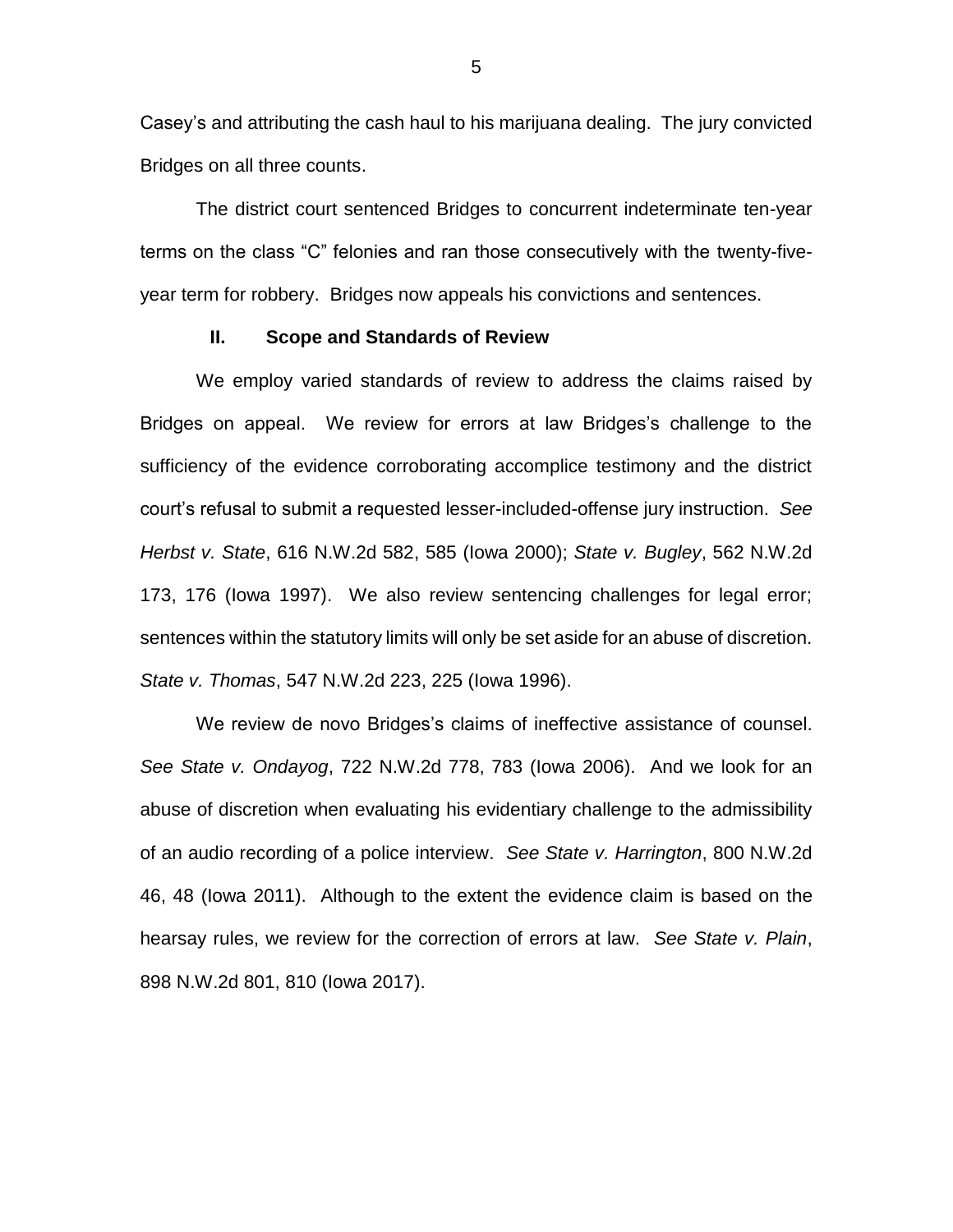# **III. Analysis**

# **A. Evidence Corroborating T.H.'s Accomplice Testimony**

Bridges alleges the State offered insufficient evidence to corroborate T.H.'s testimony connecting him to the armed robbery. $4$  He contends he was effectively convicted based on her word alone.

The State must corroborate accomplice testimony "by other evidence which shall tend to connect the defendant with the commission of the offense." *See* Iowa R. Crim. P. 2.21(3). "[T]he corroboration is not sufficient if it merely shows the commission of the offense or the circumstances thereof." *Id*. We view corroborating evidence in the light most favorable to the State, including every legitimate inference that may be deduced. *See Bugely*, 562 N.W.2d at 176. "[T]he corroboration of an accomplice's testimony need not be strong, nor must it confirm every material fact testified to by the accomplice. It need only tend to connect an accused with the commission of a given crime." *State v. King*, 256 N.W.2d 1, 10 (Iowa 1977). Corroborating evidence may be direct or circumstantial. *State v. Brown*, 397 N.W.2d 689, 695 (Iowa 1986). But corroborative evidence must do more than "merely raise a suspicion the accused is the guilty party." *State v. Gillespie*, 503 N.W.2d 612, 617 (Iowa Ct. App. 1993).

Bridges discounts two potential sources of corroboration—the testimony of his brother, Zakk, concerning the gun taken from their father's house and used in the robbery and security camera footage showing Bridges outside the Casey's moments before the robbery.

<sup>4</sup> The State does not contest T.H.'s status as an accomplice.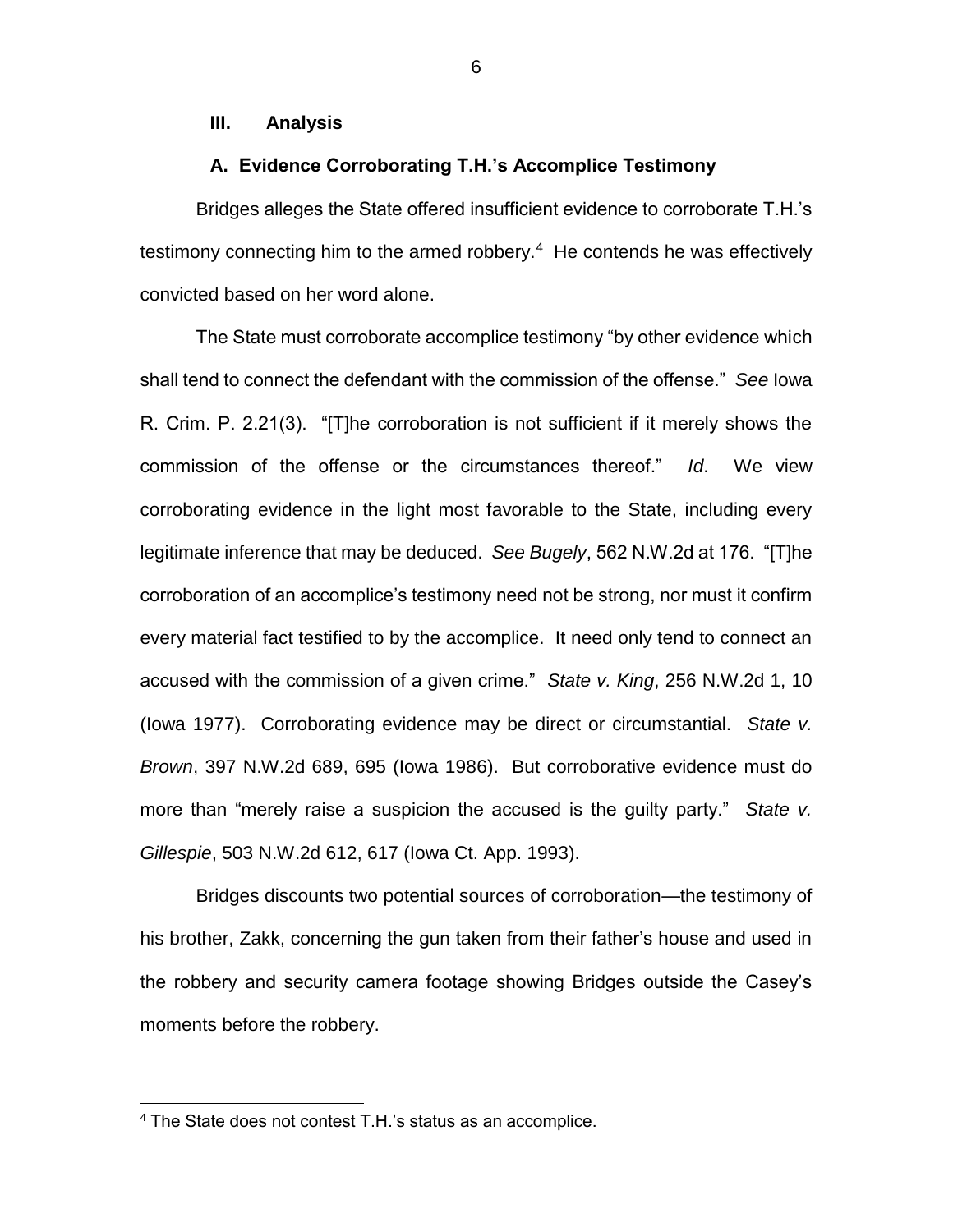Zakk testified his brother expressed a desire to pick up the gun and later disclosed he had "already grabbed it" and was headed to Newton. Police discovered the gun south of the Casey's following the robbery. According to Bridges, his brother's testimony was inadequate corroboration because Zakk disliked him and was good friends with T.H. But it was for the jury to weigh the witness's motivation for testifying when considering the value of the corroborating evidence. *See Bugely*, 562 N.W.2d at 176 (noting sufficiency of corroborating evidence is question for the jury not the court).

Bridges also argues the security footage does not corroborate his participation in the crimes because he does not deny being in the vicinity. But the footage shows more than Bridges's presence outside the Casey's; it reveals conduct that T.H. described as reconnaissance. The jury could see Bridges and T.H. circling the building, T.H. peering around the corner waiting for possible witnesses to leave, and the pair reappearing after the area is clear, followed closely by G.C., who enters Casey's and robs it at gunpoint. The jury was entitled to interpret the footage and decide if Bridges's conduct was consistent with a clueless bystander, as he claims, or an active participant, as T.H. claims.

Even setting aside the corroboration provided by Zakk and the security footage, the State offered other evidence to bolster T.H.'s testimony. T.H. testified that before the robbery, the threesome walked a nearby bike trail and Bridges told G.C. to "ditch" his clothes along the trail after the robbery. An officer testified to finding sweatpants and a sweatshirt along the trail shortly after the robbery. The State also introduced several photos of the bike trail, strewn with clothing consistent with that worn by G.C. during the robbery.

7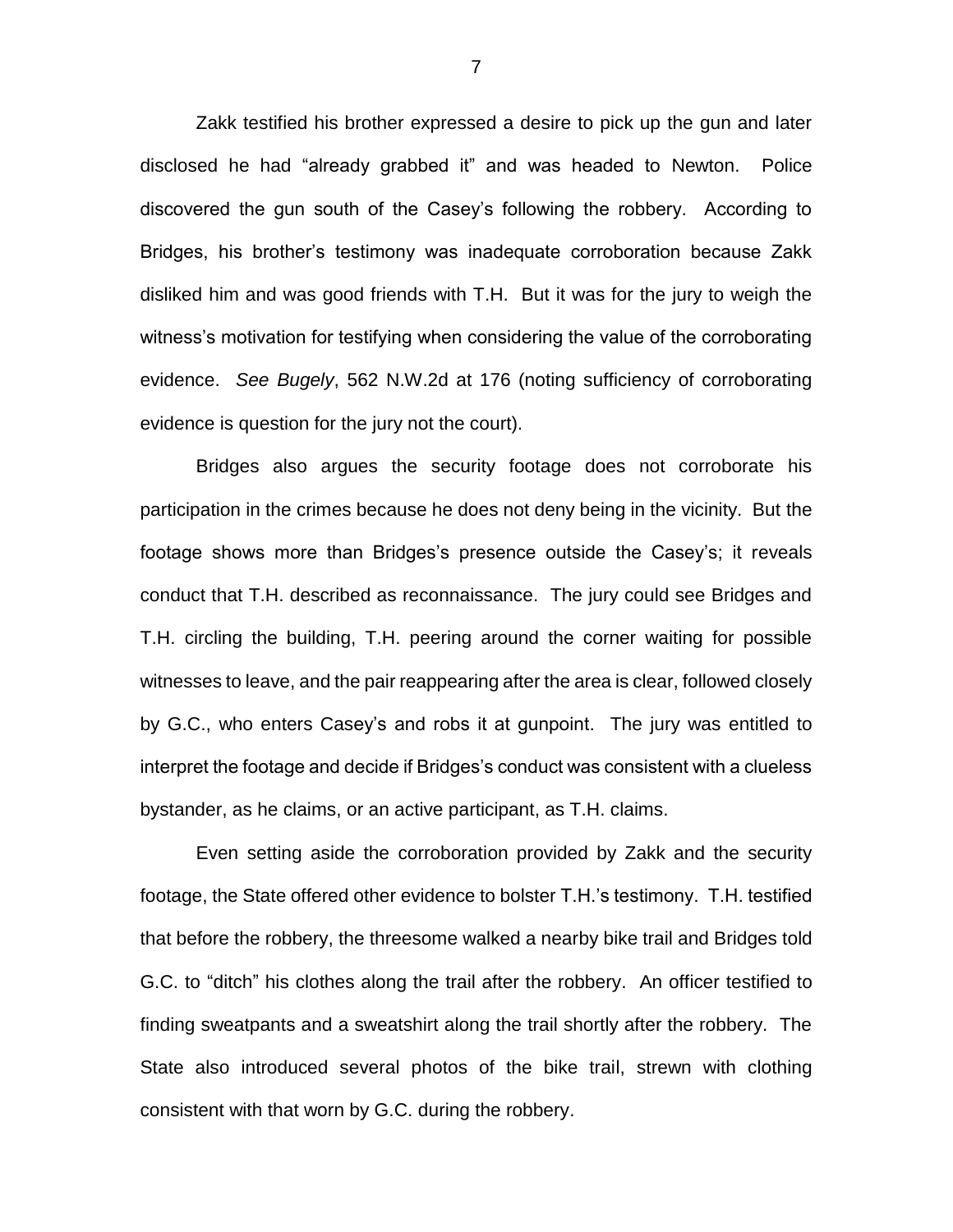The State also presented evidence to corroborate Bridges's financial motive for planning the robbery. T.H. testified Bridges was broke. His father testified he gave Bridges money for a hotel room. T.H. testified, when the threesome met up after the robbery, they went to the apartment of Bridges's friend and divided the proceeds in a bedroom. Bridges's friend testified he walked into his bedroom and saw the three sorting "small dominations of crumpled-up cash" shortly after the Casey's was robbed.

The State offered sufficient evidence to corroborate T.H.'s testimony from multiple sources—Zakk's testimony, the security footage, and the discarded clothing, as well as the testimony about Bridges's financial motivation. The jurors were free to review the totality of the evidence and determine if it connected Bridges to the crimes independently from T.H.'s testimony. *See id.* The district court properly denied the motion for judgment of acquittal on all three offenses because the jury's verdicts were supported by substantial evidence.

#### **B. Counsel's Failure to Object to Conspiracy Instructions**

The State charged Bridges with robbery, either as the principal<sup>5</sup> or an aider and abettor. The trial information—which the prosecutor read to the jury at the start of the trial—included a third alternative: Bridges "conspired with or entered into a common scheme or design with one or more others" to commit the robbery.

<sup>&</sup>lt;sup>5</sup> The State did not present any evidence showing Bridges acted as the principal, but Bridges does not challenge the sufficiency of the evidence for that alternative theory.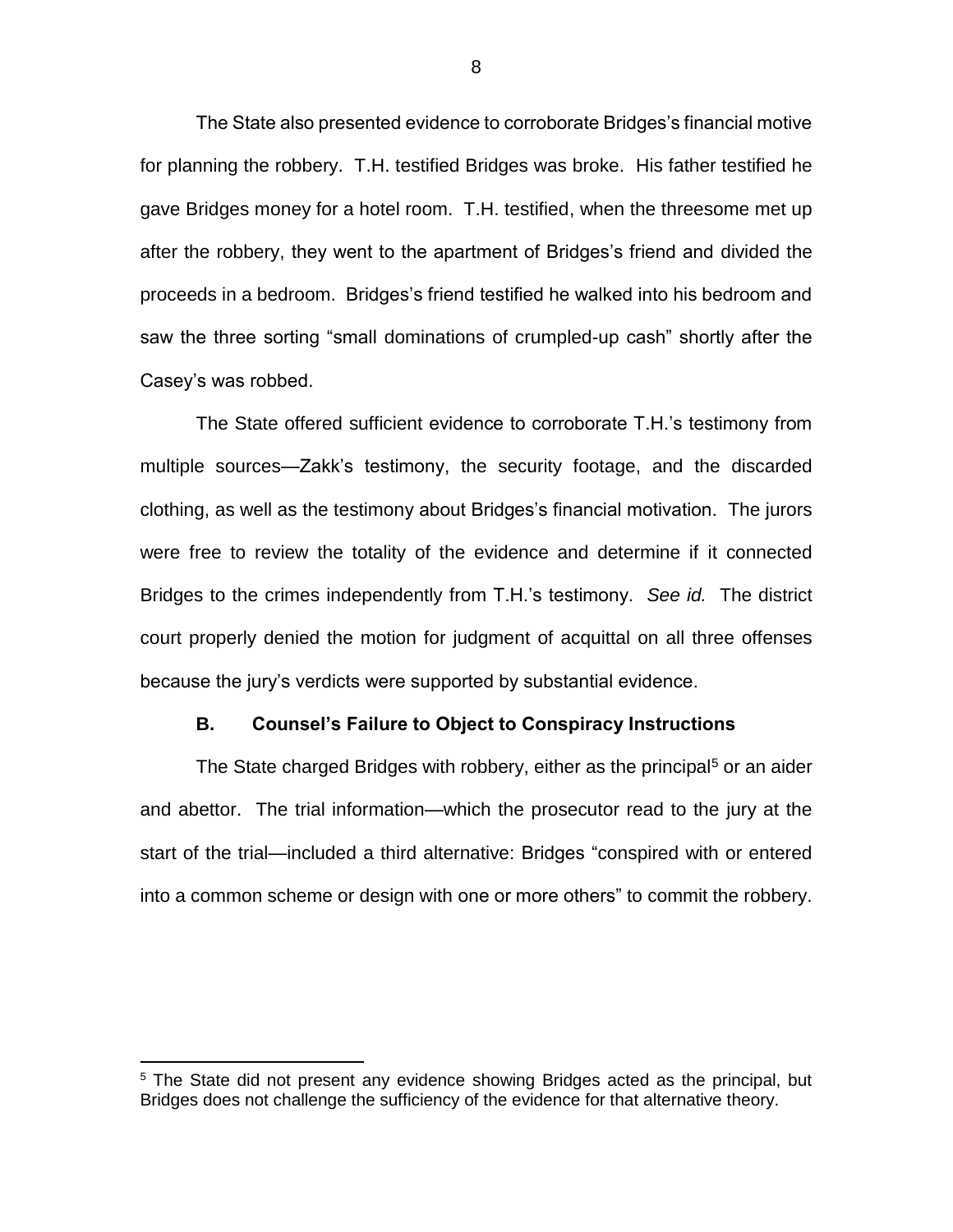On appeal, the State admits that passage was "erroneous" because the State did

not charge Bridges with conspiracy under section 706.1.<sup>6</sup>

Against that backdrop, Bridges challenges his trial counsel's failure to object

to a series of jury instructions setting out the law of conspiracy.<sup>7</sup> To prove he

 $<sup>7</sup>$  At issue are the following six instructions:</sup>

#### Instruction No. 19

 $\overline{a}$ 

The State alleges that [Bridges], [G.C.], and [T.H.] were co-conspirators. The State must prove all the following elements in order to prove that [Bridges] participated in a conspiracy:

- 1. On or about the November 4, 2015, [Bridges] agreed with [G.C.] and [T.H.]
	- a. that one or more of them would commit a robbery, or solicit another to commit the robbery; or
	- b. attempt to commit the robbery
- 2. [Bridges] entered into the agreement with the intent to promote or facilitate a robbery.
- 3. [Bridges], or [G.C.], or [T.H.] committed an overt act.

## Instruction No. 20

In order to prove that [Bridges] conspired to commit a robbery with [G.C.] and [T.H.], the State must prove [Bridges] and [G.C.] and [T.H.] came to a mutual understanding that a robbery would be attempted or committed. The agreement can be oral or written, informal or formal, and need not be detailed. It may be proven by direct or circumstantial evidence of a person's words, actions or gestures.

## Instruction No. 21

Merely because two or more persons associate with each other, or meet to discuss common interests or goals does not, by itself, establish an agreement or make one a member of a conspiracy.

## Instruction No. 22

An "over act" is any act indicating a person's intent to accomplish the robbery. The overt act itself does not prove a conspiracy. A person who commits an overt act cannot be a conspirator unless that person also agreed and intended the robbery would be committed.

## Instruction No. 23

The State does not have to prove [Bridges] knew all the details of the conspiracy nor all the other persons who had agreed to commit a robbery. However, the State must prove [Bridges] knowingly participated in the agreement at some time. If a person performs an act that promotes or facilitates the purpose of the conspiracy without knowledge of the conspiracy, he or she is not a conspirator.

<sup>6</sup> "A conspiracy to commit a public offense is an offense *separate and distinct from any public offense* which might be committed pursuant to such conspiracy." Iowa Code § 706.4 (emphasis added).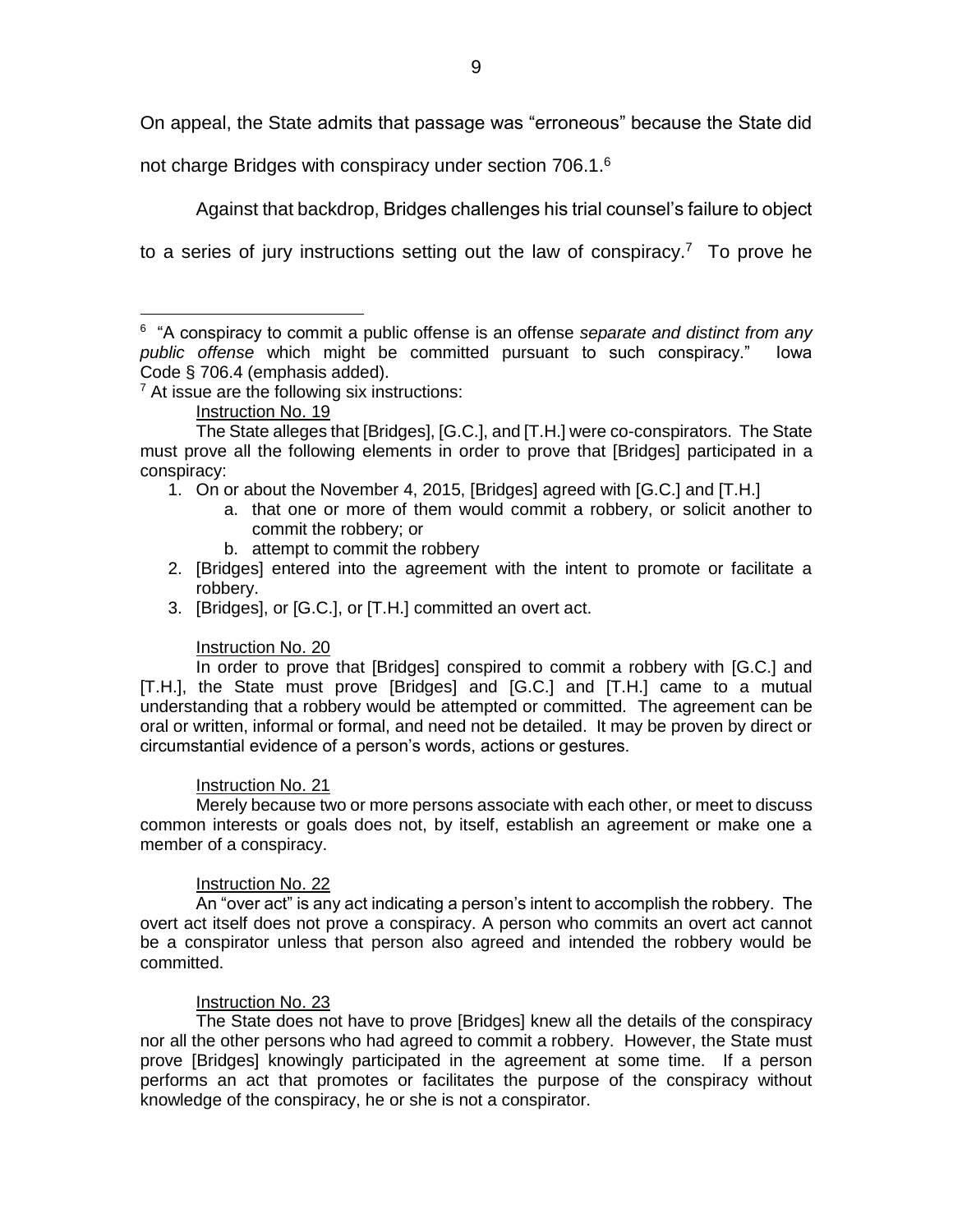received ineffective assistance of counsel, Bridges must show (1) trial counsel breached an essential duty when he lent his approval to the proposed jury instructions on conspiracy and (2) Bridges suffered prejudice as a result. *See Strickland v. Washington*, 466 U.S. 668, 687–88 (1984). Here, the record is adequate to address the claim on direct appeal. *See State v. Soboroff*, 798 N.W.2d 1, 8 (Iowa 2011).

#### **1. Breach of Duty**

We turn first to the performance prong. Bridges argues his attorney had a duty to "know the applicable law" and to protect him from a conviction stemming from a mistaken application of the law. He contends counsel was remiss in not objecting to the conspiracy instructions because they had "no relevancy" to his robbery case and would have been "confusing and misleading" to the jurors.

The State insists counsel had no duty to object to the conspiracy instructions. Citing *State v. Tonelli*, 749 N.W.2d 689, 691–92 (Iowa 2008), the State argues the court may instruct the jury on concepts of conspiracy even when the State has not charged the defendant under section 706.1. The State also asserts the disputed instructions gave the jury "particularized directives on what evidence of the conspiracy they could use to find Bridges guilty of robbery and when they could do so."

Instruction No. 24

Whether a person is a conspirator depends upon his or her own conduct or statements. If, however, you find [Bridges] agreed the robbery would be committed, then the conduct or statements of the others who agreed to commit robbery may be considered as evidence against him, providing the conduct or those statements promoted or facilitated the purpose of the conspiracy and occurred before the conspiracy ended. It is not necessary the conduct or statement of the others occurred in Bridges's presence.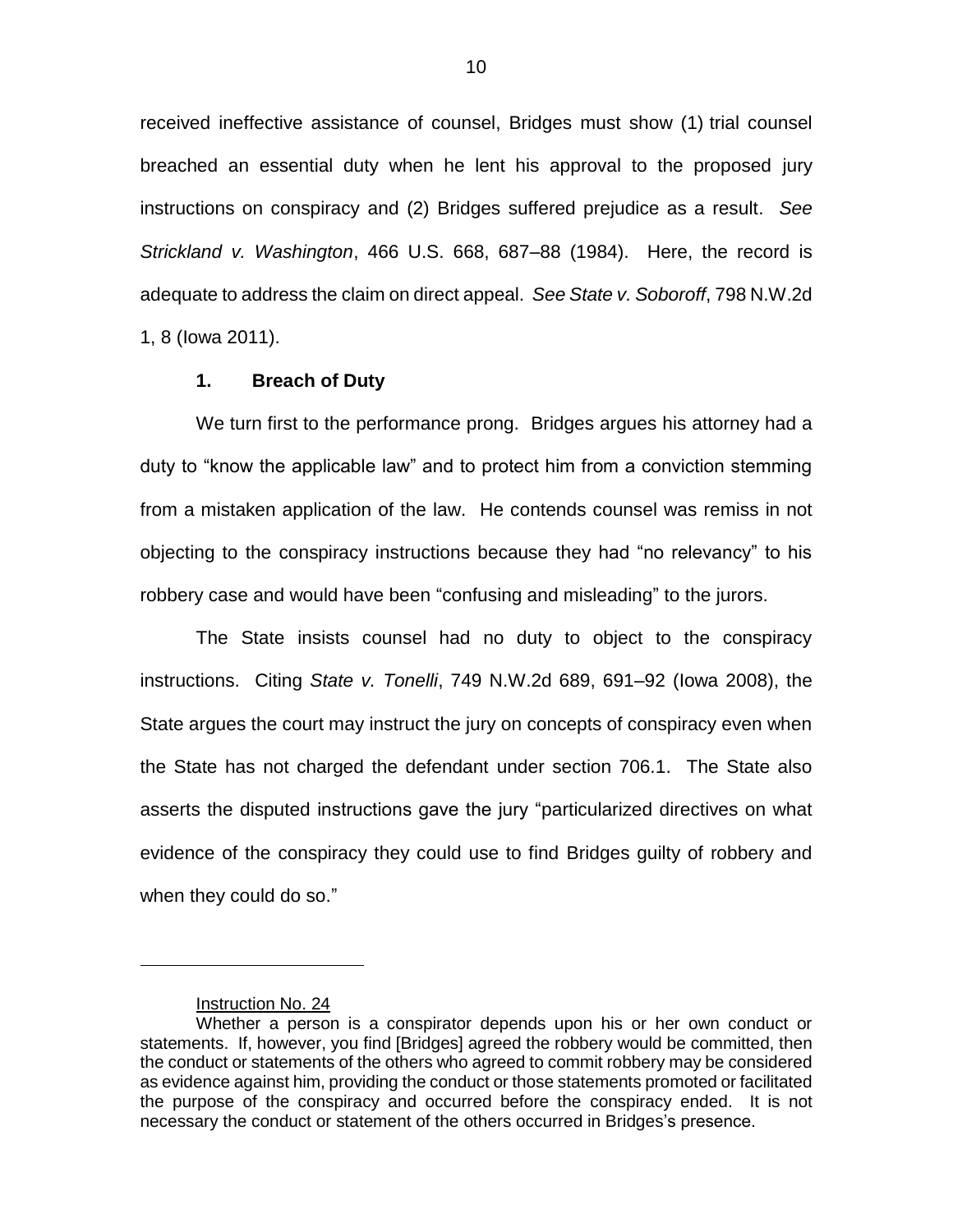The State reads *Tonelli* too broadly. *Tonelli* addresses what constitutes a "conspiracy" sufficient to trigger the rule of evidence concerning the admissibility of co-conspirator statements. 749 N.W.2d at 691 (discussing Iowa Rule of Evidence 5.801(d)(2)(E)). *Tonelli* held the definition of "conspiracy" for purposes of rule 5.801(d)(2)(E) was distinguishable from the definition of criminal conspiracy under section 706.1. *Id*. at 693. The court further concluded the rule on admissibility of co-conspirator statements would apply where the record included "evidence of a conspiracy to accomplish a criminal or unlawful act, or to do a lawful act in an unlawful manner, but not to combinations or agreements in furtherance of entirely lawful goals advanced by lawful means." *Id*. at 694. But *Tonelli* did not hold that a trial court may instruct a jury on the elements of an uncharged conspiracy.

The State further argues counsel was not obliged to object because "the jury instruction package as a whole" did not mislead the jurors as to the availability of the conspiracy alternative. The State points out neither the robbery marshalling instruction nor the verdict form mentioned a conspiracy alternative.

A defense counsel's failure to recognize an instructional error breaches an essential duty. *See State v. Hopkins,* 576 N.W.2d 374, 379–80 (Iowa 1998). Here, counsel had a duty to object to these free-floating conspiracy instructions—which had no valid connection to the robbery charge—though they immediately preceded the robbery marshalling instruction. Instructing the jury regarding a separate crime, not charged, creates a troubling due process question: How can the accused adequately prepare a defense against a phantom offense? The short answer is the accused cannot and due process protections ensure he or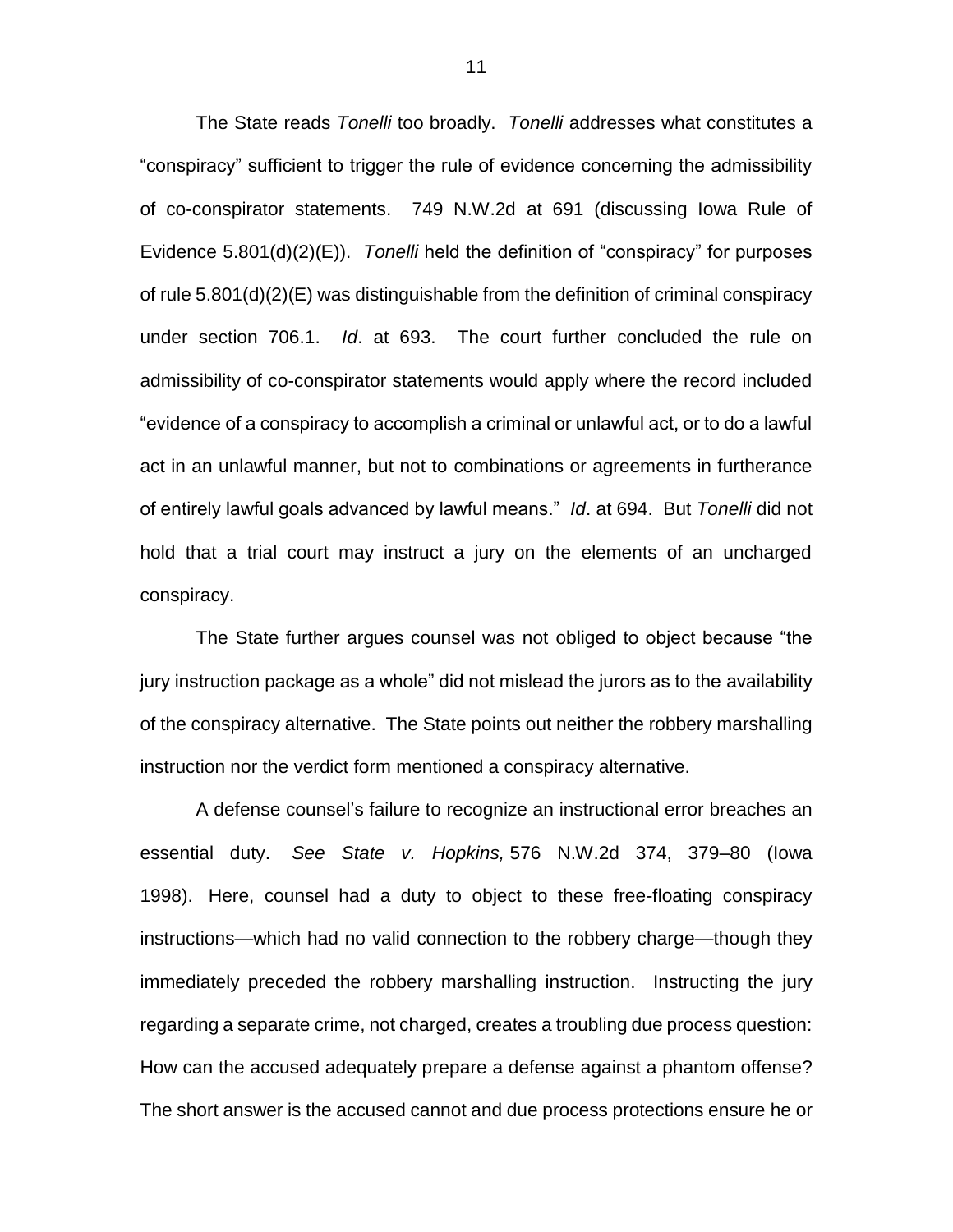she is not placed in that precarious position. *See State v. Hernandez–Lopez,* 639 N.W.2d 226, 241 (Iowa 2002) ("At the very least, due process requires the defendant to receive formal notice of the charges against him and an opportunity to be heard at a meaningful time in a meaningful manner."); *State v. Griffin,* 386 N.W.2d 529, 531 (Iowa Ct. App. 1986) (noting due process requires a defendant to be "apprised of the crime charged with sufficient certainty to enable him to prepare his defense"). By not objecting to the conspiracy instructions, defense counsel failed to perform an essential duty. *See Ondayog*, 722 N.W.2d at 785.

#### **2. Prejudice**

 $\overline{a}$ 

Next, we must determine if counsel's failure to object to the conspiracy instructions resulted in prejudice to Bridges. *See id*. ("The question becomes whether there was a tactical reason for not objecting to the instruction."). The State suggests the record is "foggy" as to counsel's motivations for not objecting. The State contends even if the conspiracy instructions were inapplicable to the robbery charge, they "could only have worked to Bridges' advantage" by placing "an additional hurdle" in front of the prosecution.<sup>8</sup> The State further argues Bridges was not prejudiced because the prosecution offered "overwhelming evidence" to support his conviction for aiding and abetting the robbery, "for which the jury was given a correct instruction."

<sup>&</sup>lt;sup>8</sup> The State asserts the instructions created "a prerequisite that the jury had to reach the conclusion that a conspiracy existed prior to considering T.H.'s testimony or G.C.'s out-ofcourt statements." We disagree with this assertion. The instructions placed no parameters on the jury's consideration of T.H.'s in-court testimony and the admissibility of G.C.'s coconspirator statements was a threshold legal question for the court. *See* Iowa R. Evid. 5.801(d)(2)(E).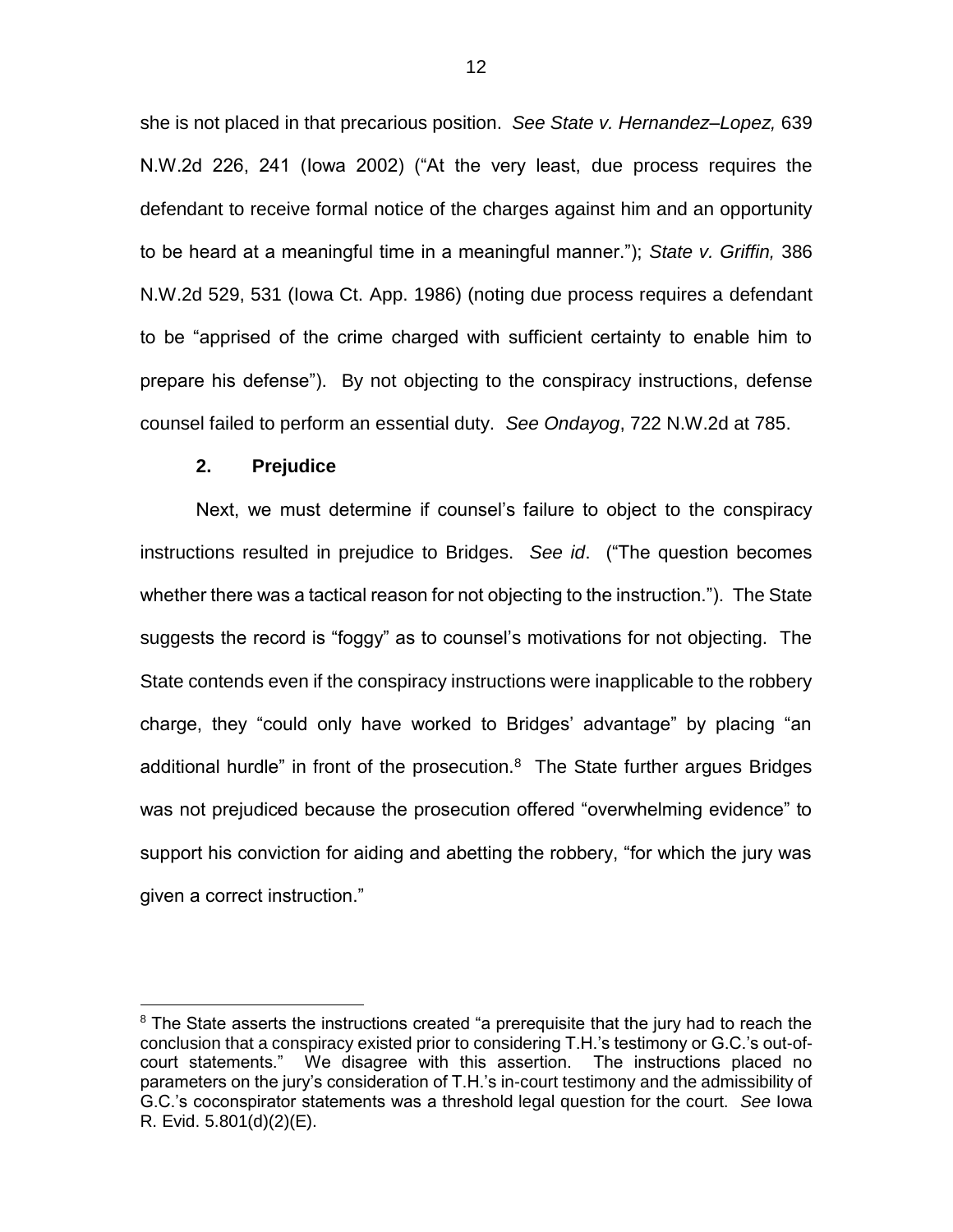We address the State's last point first. Flawed jury instructions "cannot necessarily be overcome" by giving other instructions that correctly state the law. *State v. Hanes*, 790 N.W.2d 545, 552 (Iowa 2010). Here, the jury returned a general verdict finding Bridges "guilty of robbery in the first degree, as charged in count one of the trial information" without specifying which theory or theories each juror relied upon. Of course, the trial information mistakenly included the conspiracy alternative, as well as aiding and abetting. Moreover, the court instructed the jurors that "[w]here two or more theories are presented, or where two or more theories would produce the same result, the law does not require each juror to agree as to which theory leads to his or her verdict." On the available record, we are left to guess whether the jury improperly gravitated to the State's conspiracy theory of robbery.

Aiding-and-abetting liability and conspiracy liability, while both allowing vicarious responsibility for another's actions, are distinct concepts governed by separate code sections. *Compare* Iowa Code § 703.1 *with* § 706.1; *see State v. Huser*, 894 N.W.2d 472, 504 (Iowa 2017) (noting "aiding and abetting and conspiracy are different concepts"). Our court has explained "[t]he law of aiding and abetting must be differentiated from a charge of conspiracy." *Shelton v. State*, No. 08-1962, 2011 WL 441932, at \*4 (Iowa Ct. App. Feb. 9, 2011). "In conspiracy, a defendant engaged in a criminal act is liable for the acts of his coconspirators which were done in the furtherance of the common plan. However in aiding and abetting, the guilt of each person must be determined alone from the part he played in the transaction." *Id*. In other words, even though a defendant may be found guilty under a theory of conspiratorial liability based solely on an agreement to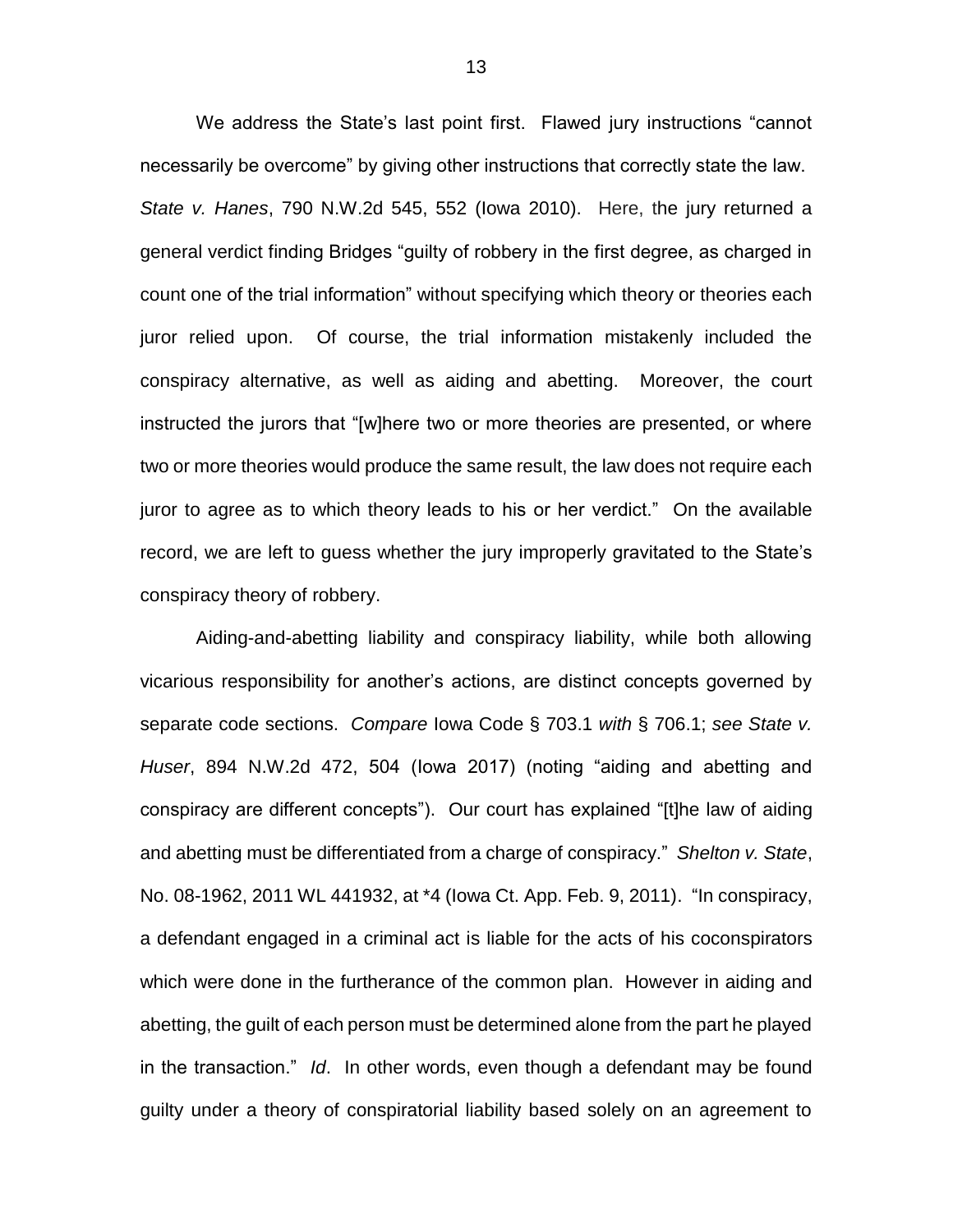commit a crime and a coconspirator's overt act, a defendant may not be convicted of aiding and abetting unless the State offers proof he has engaged in conduct designed to assist another in the commission of a crime. *See* Iowa Code § 703.1 ("The guilt of a person who aids and abets the commission of a crime must be determined upon the facts which show the part the person had in it, and does not depend upon the degree of another person's guilt.")

The jury could have concluded Bridges was guilty of conspiring with G.C. and T.H. from evidence that he secured their agreement to commit a robbery and then they engaged in acts indicating their intent to accomplish the crime, for example, obtaining a weapon or casing convenience store locations. The burden to prove robbery by aiding and abetting was arguably more onerous. The State was required to prove Bridges "lent countenance and approval" to G.C.'s criminal act "either by active participation in it or by some manner encouraging it prior to or at the time of its commission." *See State v. Vesey*, 241 N.W.2d 888, 891 (Iowa 1976). "[N]either knowledge nor proximity to the scene is—standing alone enough to prove aiding and abetting." *State v. Lewis*, 514 N.W.2d 63, 66 (Iowa 1994). Because Bridges offered a counter-narrative that he had proximity to the robbery without knowledge or participation, we cannot be confident all of the jurors settled on the aiding-and-abetting theory rather than latching onto the alternative theory of conspiracy. Instructing the jury on the elements of conspiracy thus posed a risk that Bridges would be convicted of an uncharged crime.

The prosecution injected the theory of conspiracy liability into the trial—from the reading of the trial information to closing arguments. In closing, the prosecution made at least nine references to conspiracy as a method of convicting Bridges of

14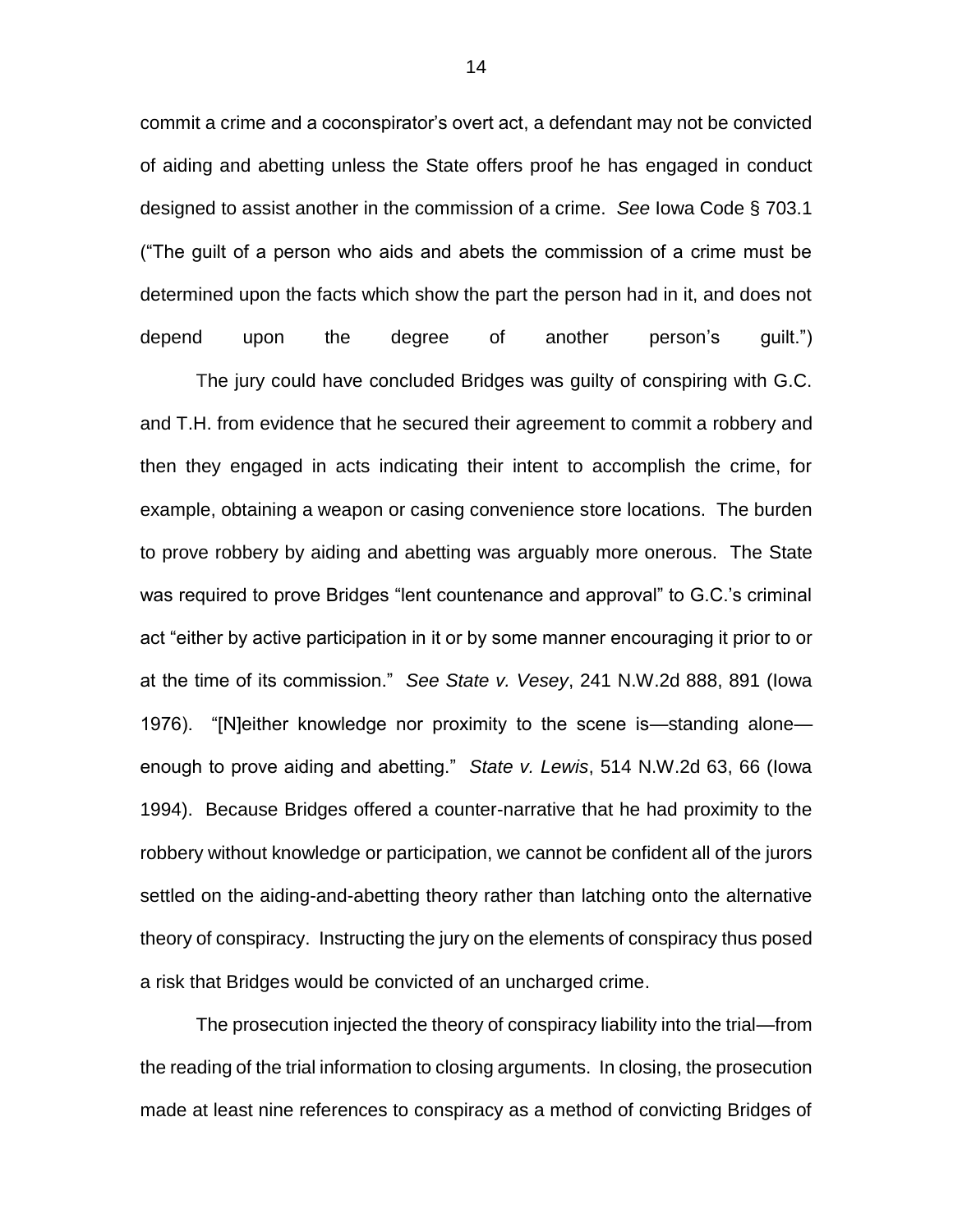robbery.<sup>9</sup> The prosecutor highlighted the conspiracy instructions: "In this case the State has presented two separate theories as the Judge has read the jury instructions to you. One is conspiracy. . . . The second theory has to do with Mr. Bridges and his aiding and abetting of what happened." When reviewing the specific intent element of the robbery marshalling instruction, the prosecutor told the jurors that it was proven if Bridges "conspired with" G.C. The prosecution's closing arguments contribute to our finding of prejudice.

Competent counsel should have lodged an objection to the conspiracy instructions, especially considering the defense pursued by Bridges—which attempted to thread the needle between associating with the gunman both before and after the robbery, yet disclaiming liability. We find no strategic reason for trial counsel not to object to the irrelevant series of instructions on conspiracy.

A party is prejudiced when the district court's instructions materially misstate the law or confuse and mislead a jury. *See Anderson v. Webster City Cmty. Sch. Dist.,* 620 N.W.2d 263, 267–68 (Iowa 2000). When reviewing instructions in the context of an ineffective-assistance-of-counsel claim, we require the defendant to show a reasonable probability the outcome of the trial would have been different if the jury had not been led astray. We find Bridges has satisfied that burden here.

<sup>&</sup>lt;sup>9</sup> On appeal, the State argues any misstatements by the trial prosecutor are of no consequence because the court instructed the jurors that closing arguments are not considered evidence. But the concern is not that the arguments would be viewed as *evidence*, the concern is the prosecutor misstated the *law* and exacerbated the faulty instructions on conspiracy. *See State v. Clay*, 824 N.W.2d 488, 497 (Iowa 2012) ("A prosecutor can argue the law, but cannot instruct the jury on the law.").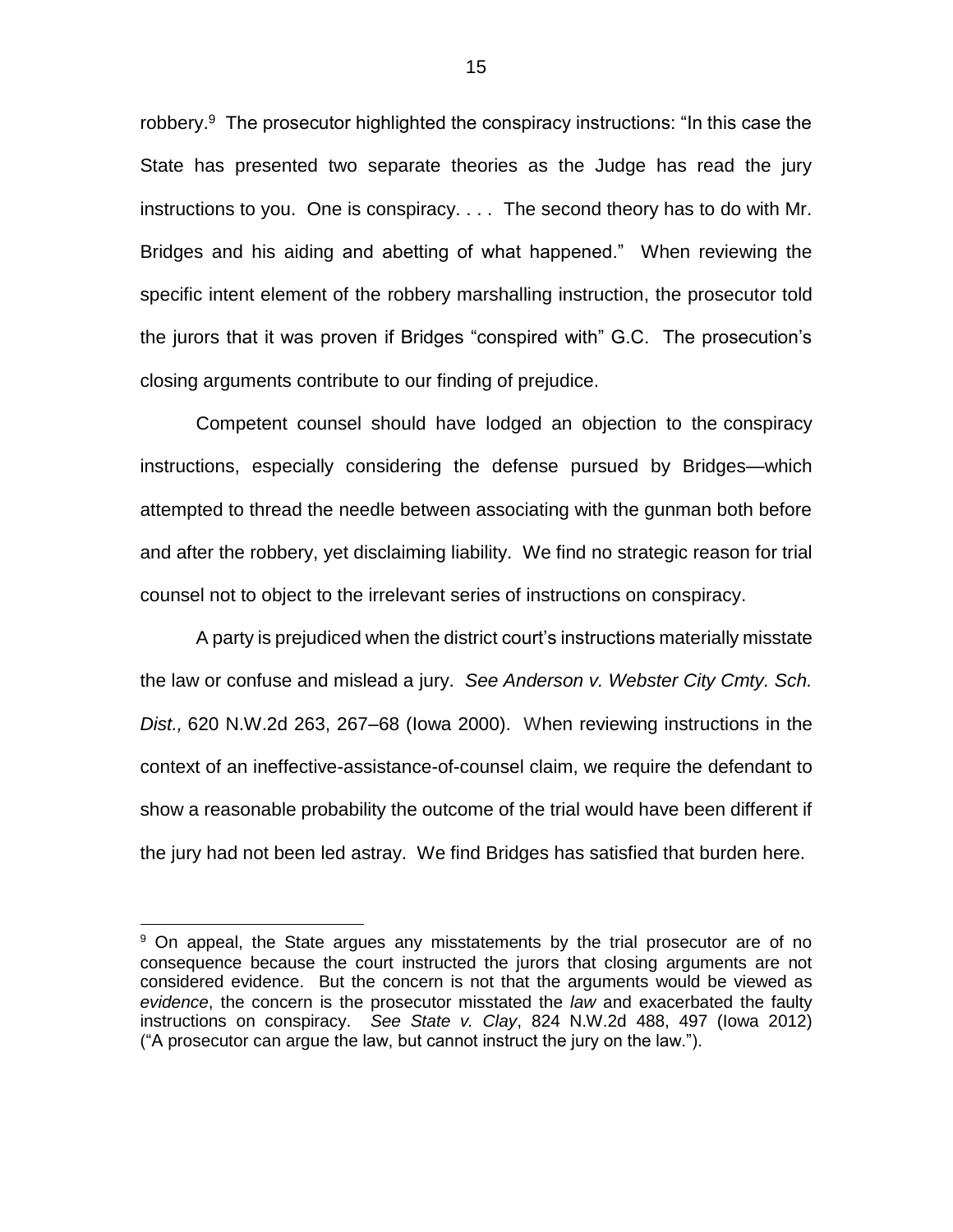While the State offered substantial evidence Bridges aided and abetted in the robbery, it was also within the jurors' prerogative to believe Bridges's version of events. Even if the jury rejected Bridges's story, it could have found the State proved conspiracy liability—rather than accomplice liability—and rendered its guilty verdict on a faulty basis. Had the jury not been instructed on the elements of conspiracy, we think there is a reasonable probability the outcome of his trial would have been different. *See Soboroff*, 798 N.W.2d at 9–10 (quoting language from *Strickland* that reasonable probability test for prejudice requires only a showing that the probability of a different result is "sufficient to undermine confidence in the outcome").

Because our confidence in the jury's verdict is shaken, we conclude counsel's failure to object resulted in prejudice and Bridges is entitled to relief. We reverse his conviction for first-degree robbery and remand for a new trial.

# **C. Requested Lesser-Included-Offense Instruction**

Having concluded Bridges was not entitled to judgment of acquittal on any of the three offenses, and having also determined a new trial is warranted on his first-degree robbery conviction, we turn to his claims involving the two remaining convictions for using a juvenile to commit robbery. He again attacks the jury instructions.

Bridges requested a jury instruction on contributing to the delinquency of a  $minor<sup>10</sup>$  as a lesser included offense to using a juvenile to commit certain

<sup>&</sup>lt;sup>10</sup> "It shall be unlawful: . . . To knowingly encourage, contribute, or in any manner cause such child to violate any law of this state, or any ordinance of any city." Iowa Code § 709A.1(3).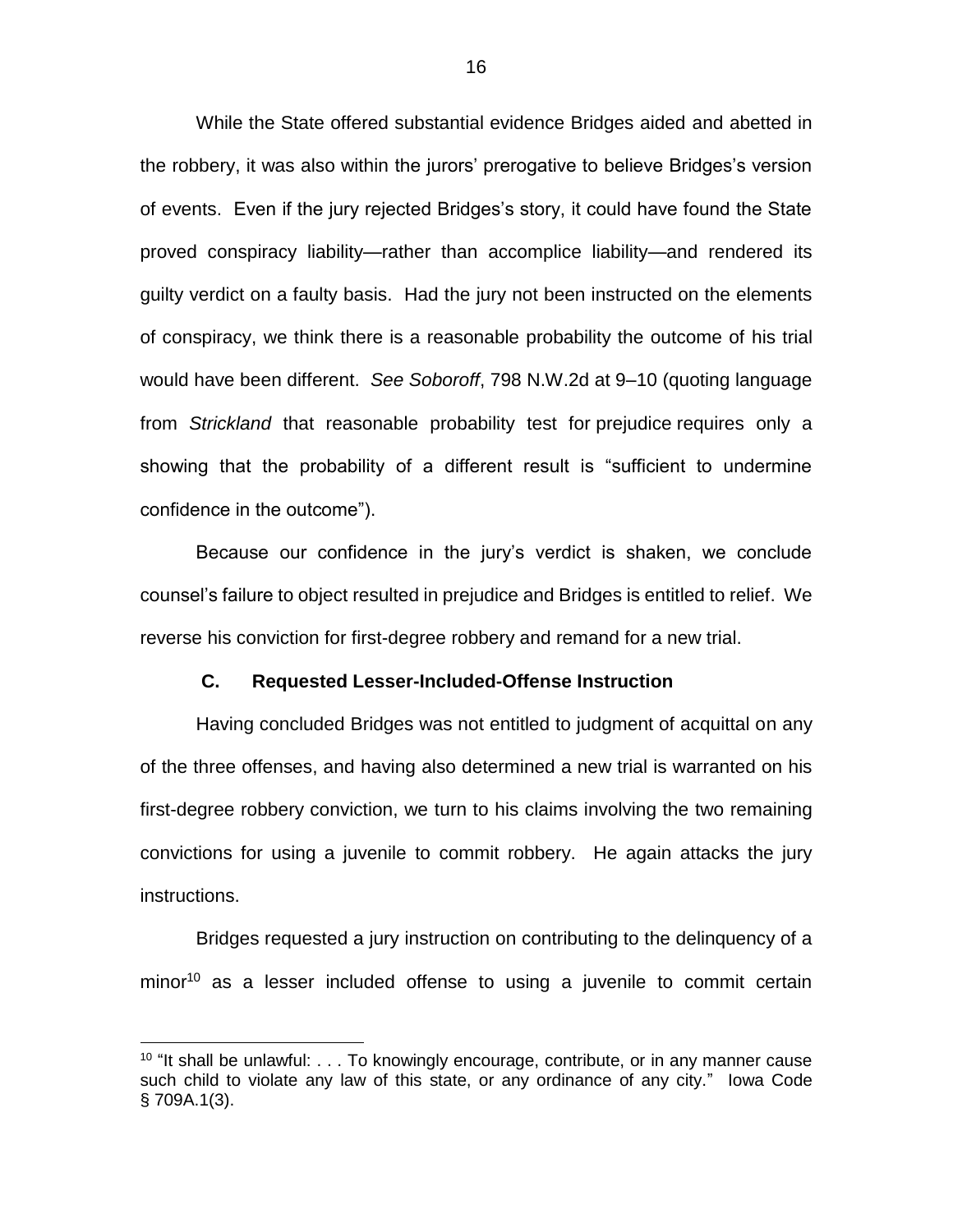offenses.<sup>11</sup> The trial court refused to submit the requested instruction, relying on our unpublished case of *State v. Rockwood*, No. 15-0289, 2016 WL 2745906, at \*2 (Iowa Ct. App. May 11, 2016). On appeal, Bridges argues the district court was mistaken in not giving the jury the option of finding he was only guilty of contributing to the delinquency of a minor, which is a simple misdemeanor.

Iowa courts use the "impossibility test" to determine if one crime qualifies as a lesser included offense of another. *State v. Miller*, 841 N.W.2d 583, 588 (Iowa 2014). Under the impossibility test, we ask if the offender can commit the greater offense without also committing all elements of the lesser included offense. *Id.* We don't require the legislature to have described the elements of the two offenses in an identical manner. *See State v. Waller,* 450 N.W.2d 864, 866 (Iowa 1990) (equating elements statutorily described differently in greater and lesser offenses). To determine the existence of a lesser included offense, we first look at the elements of the marshaling instruction submitted to the jury. *See Miller*, 841 N.W.2d at 590. We then compare the elements described in the marshalling instruction to the statutory elements of the proposed lesser included offense. *Id*.

The marshalling instructions submitted at Bridges's trial for using a minor to commit certain indictable offenses under section 709A.6(2) required the State to prove:

1. That on or about November 4, 2015, [Bridges] acted with, or entered into a common scheme or plan with, or conspired with, or recruited or used; 2. A person under age 18, namely [T.H. or G.C.];

<sup>&</sup>lt;sup>11</sup> "It is unlawful for a person to act with, enter into a common scheme or design with, conspire with, recruit or use a person under the age of eighteen, through threats, monetary payment, or other means, to commit an indictable offense for the profit of the person acting with, entering into the common scheme or design with, conspiring with, recruiting or using the juvenile." Iowa Code § 709A.6(2).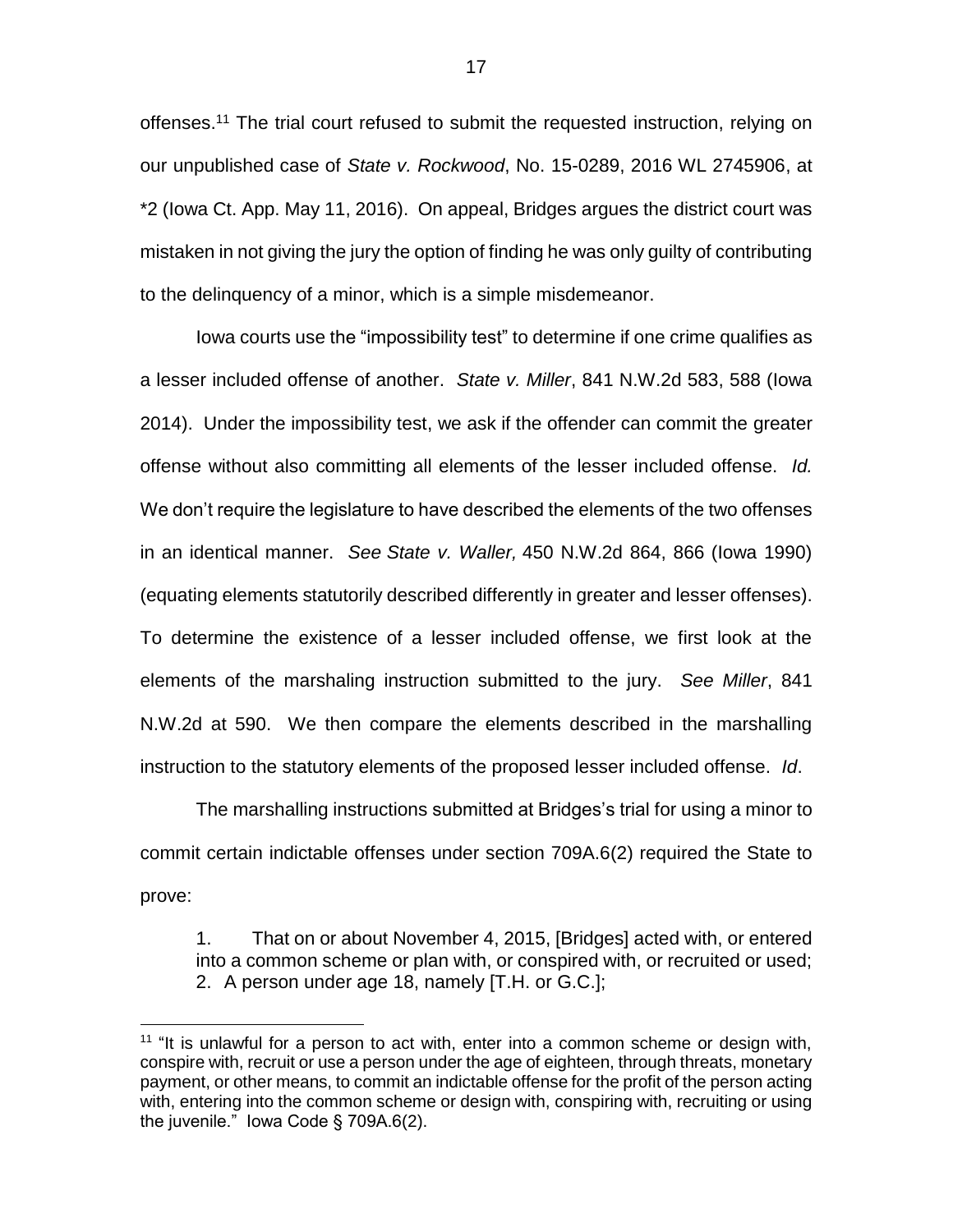- 3. To commit a robbery;
- 4. Through threats or monetary payment or other means;
- 5. For the profit of [Bridges].

By comparison, it is unlawful under section 709A.1(3) (the proposed lesser

included offense of contributing to delinquency) (1) to knowingly encourage, contribute, or in any manner cause (2) a child under eighteen years of age (3) to violate any law of this state, or any ordinance of any city.

| <b>Offense</b>                                                     | <b>Elements</b>                                                                                               |                                                                   |                                                   |                                                                    |                                       |
|--------------------------------------------------------------------|---------------------------------------------------------------------------------------------------------------|-------------------------------------------------------------------|---------------------------------------------------|--------------------------------------------------------------------|---------------------------------------|
| 709.6(2)<br>Marshalling<br>Instruction                             | Entered<br>into a<br>common<br>scheme or<br>plan with,<br>or<br>conspired<br>with, or<br>recruited<br>or used | Through<br>threats or<br>monetary<br>payment<br>or other<br>means | A person<br>under age<br>eighteen                 | To commit<br>a robbery                                             | For the<br>profit of the<br>defendant |
| 709A.1(3)<br>(Contributing<br>to the<br>delinquency<br>of a minor) | Knowingly encourage,<br>contribute or in any<br>manner cause                                                  |                                                                   | Any child<br>under<br>eighteen<br>years of<br>age | To violate<br>any law of<br>the state,<br>or any city<br>ordinance |                                       |

Bridges contends it was impossible for him to violate section 709A.6(2), as marshaled at his jury trial, without also contributing to the delinquency under section 709A.1(3). He points out both crimes involve enlisting (recruiting or using through threats or payment vs. encouraging or in any manner causing) someone under the age of eighteen to commit a crime (here robbery). The extra element in the greater offense is the profit motive for the defendant.

The State defends the district court's decision not to submit the proposed lesser included offense instruction. The State claims contributing to the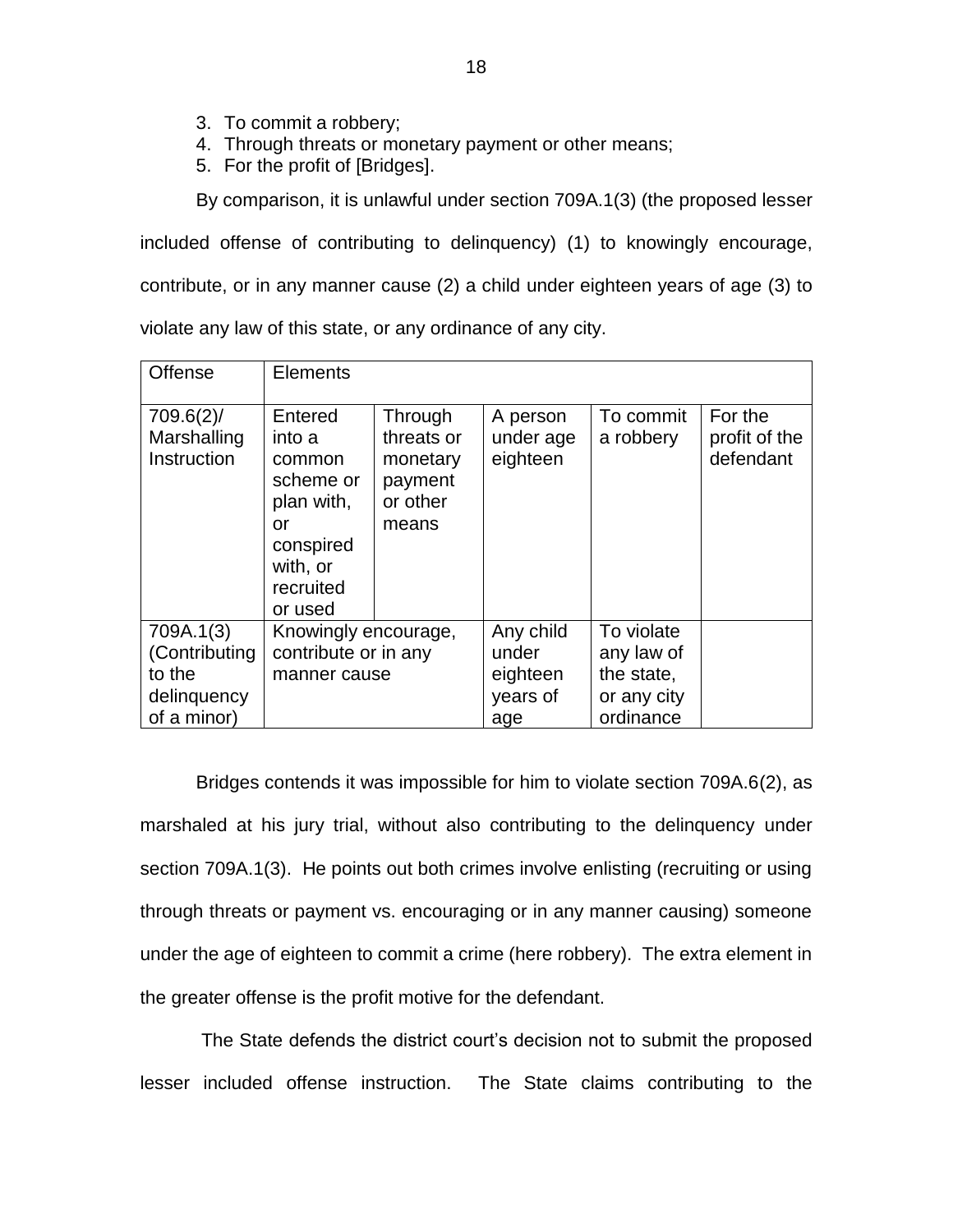delinquency is not a lesser included offense of using a minor to commit robbery because the proposed lesser included offense requires proof of an extraneous element—knowledge that the other participant is under eighteen. The State asserts the phrase "knowingly encourage . . . such child" in section 709A.1(3) means the defendant must have knowledge the other person is a child. The State contends the absence of the word "knowingly" in section 709A.6(2) creates strict liability for the age element of the greater offense. Under the State's reasoning, a defendant *could be convicted of the class "C" felony*—using a juvenile to commit an indictable offense—regardless of whether the defendant knew the "used" person was a juvenile, but a defendant *could not be convicted of the simple misdemeanor*—contributing to the delinquency—without proof the defendant knew the "encouraged" person was a juvenile.

We are skeptical the legislature intended such a strange dichotomy requiring knowledge of age for the non-indictable offense, but not for the felony. Iowa—like all other states—enacted its "contributing to delinquency" statute "to eliminate any variety of Fagin-Oliver Twist relationship" in our society. *See* James N. Kourie, Annotation, *Mens Rea or Guilty Intent as Necessary Element of Contributing to the Delinquency of a Minor*, 31 A.L.R.3d 848 (1970). The legislature enacted a forerunner of section 709.6A.1(3) in 1921. *State v. Simpson*, 118 N.W.2d 606, 609 (1962). The legislature "made this offense practically all inclusive to cover the field of all possible acts or series of acts that would contribute to or cause the delinquency of a child under 18 years of age . . . it took in the entire field of criminal law, both state and local." *Id*. "The intent of the legislature was to protect children." *Id.* Given that clear motivation for the law, we cannot read the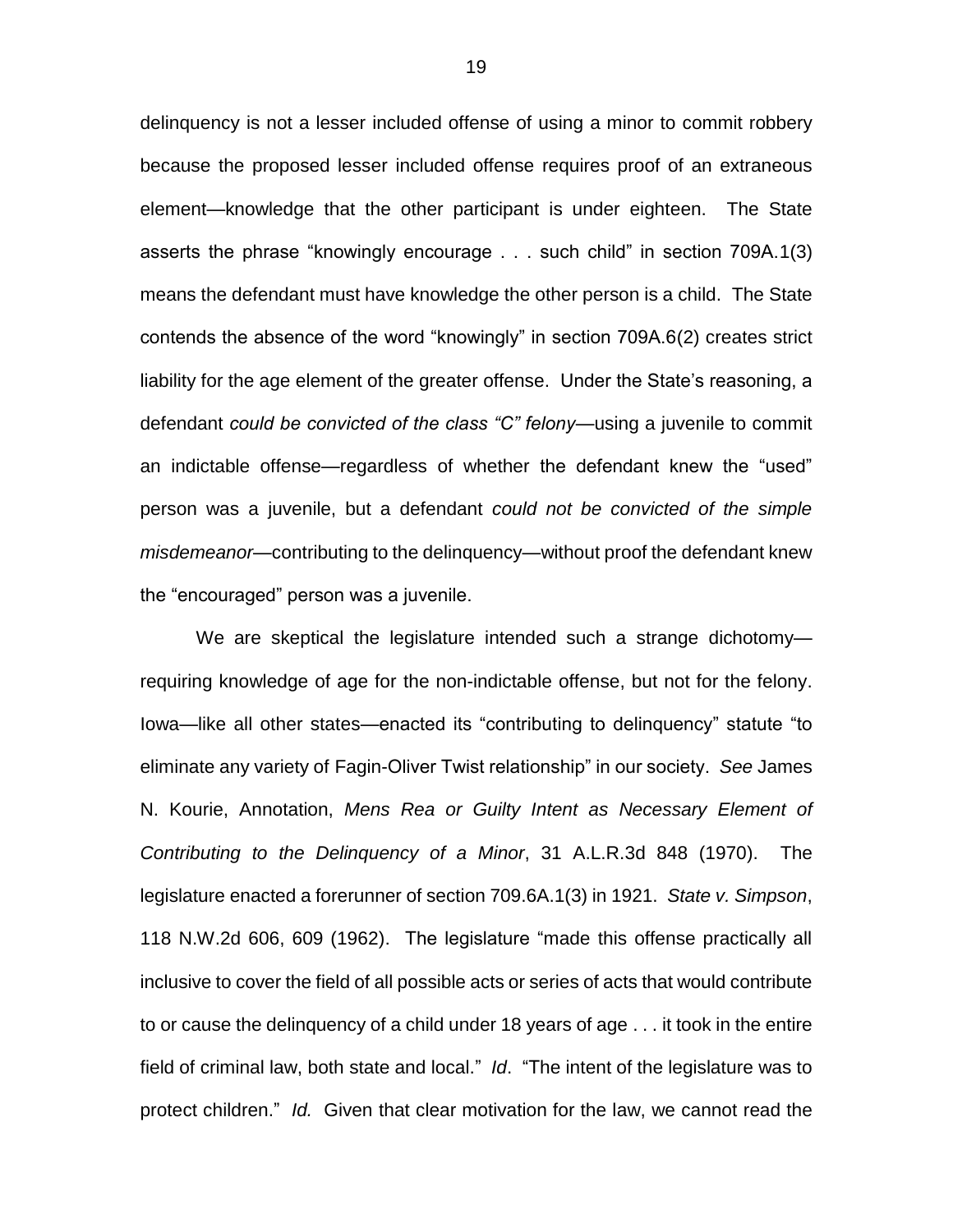term "knowingly" as requiring proof that the defendant knew the age of the victim. *Cf. State v. Tague*, 310 N.W.2d 209, 212 (Iowa 1981) (rejecting mistake of fact as to victim's age as a defense to the charge of sexual abuse in the third degree and describing *People v. Atchison*, 583 P.2d 735 (Cal. 1978), which held that trial court erred in instructing jury that knowledge of age is immaterial to the charge of contributing to the delinquency of a minor, as minority view). To do so would provide less protection for children.

Moreover, when the legislature wants to make knowledge of age an element of the offense, it knows how to do so explicitly. *See* Iowa Code § 123.47 (prohibiting a person from selling, giving or otherwise supplying "alcoholic liquor, wine, or beer to any person *knowing or having reasonable cause to believe that person to be under legal age*" (emphasis added)). In the absence of such clear language, we decline to find the proposed lesser included offense requires a greater showing of mens rea than the greater offense. Contrary to the State's position, neither section 709A.6(2) nor section 709A.1(3) requires proof that a defendant knew the person that he encouraged or recruited person was a minor.

The State pulls an additional arrow from its quiver. It asserts section 709A.1 is not subject to a lesser included offense analysis because of the anti-merger language in section 709A.2. Section 709A.2 provides "A violation of section 709A.1 is a simple misdemeanor. A conviction does not bar a prosecution of the convicted person for an indictable offense when the acts which caused or contributed to the delinquency or dependency of the child are indictable." *See Simpson*, 118 N.W.2d at 609 (describing legislature's recognition that conviction of contributing to delinquency, a non-indictable misdemeanor, "should not bar a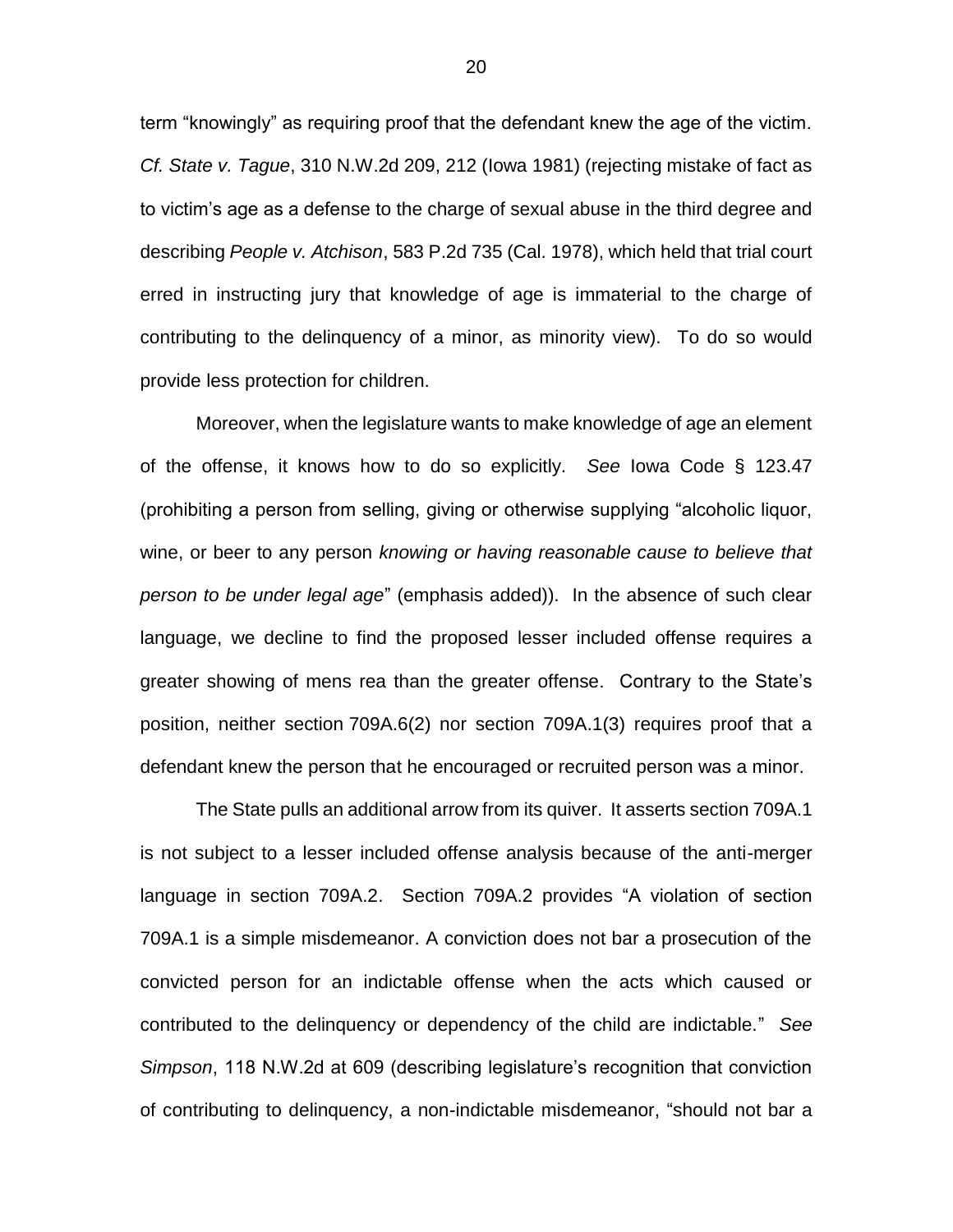prosecution for an indictable offense"). The State interprets section 709A.2 as allowing convictions under *both* 709A.1 and 709A.6, thus foreclosing a lesserincluded-offense structure. We disagree with the State's interpretation. When discussing the possibility of two prosecutions, section 709A.2 is referring to the "indictable offense" the child is encouraged to commit. It is not referring to the later-enacted, indictable offense of using a minor in section 709A.6.<sup>12</sup> Section 709A.2 is not relevant to our lesser-included-offense analysis.

The only case examining whether contributing to delinquency should be instructed as a lesser included offense of using a juvenile to commit certain offenses is *Rockwood*, 2016 WL 2745906 at \*1–2 (concluding contributing to delinquency under Iowa Code section 709A.1(1) is not a lesser included offense of using a juvenile to commit certain offenses). That case involved subsection (1) rather than subsection (3) of section 709A.1. *Id.* at \*2. Subsection (1) makes it a crime "[t]o encourage any child under eighteen years of age to commit any act of delinquency defined in chapter 232." Iowa Code § 709A.1(1). Rockwood asserted the verb "encouraged," as used in subsection (1), fell within the using "other means" language in section 709A.6(2). *Rockwood*, 2016 WL 2745906, at \*2. Our court concluded while "encouraging" the commission of a delinquent act could qualify as "other means" under section 709A.6(2), it was still possible to commit

<sup>&</sup>lt;sup>12</sup> Section 709A.6 was originally enacted in 1992 as part of an omnibus juvenile justice package, much of which was vetoed by the governor due to budgetary and staffing limitations. H.F. 2452, 74th Gen. Assemb., 2d Sess. (Iowa 1992). The legislature criminalized using a minor to commit certain offenses as part of the Juvenile and Criminal Justice Act. *Id.* The act was intended to establish and increase penalties for offenses involving minors. *See id.* Originally, the legislature classified using a minor to commit certain offenses as a class "D" felony, but in 1995 it was amended and reclassified as a class "C" felony. *Compare id.*, *with* H.F. 528, 76th Gen. Assemb., Reg. Sess. (Iowa 1995).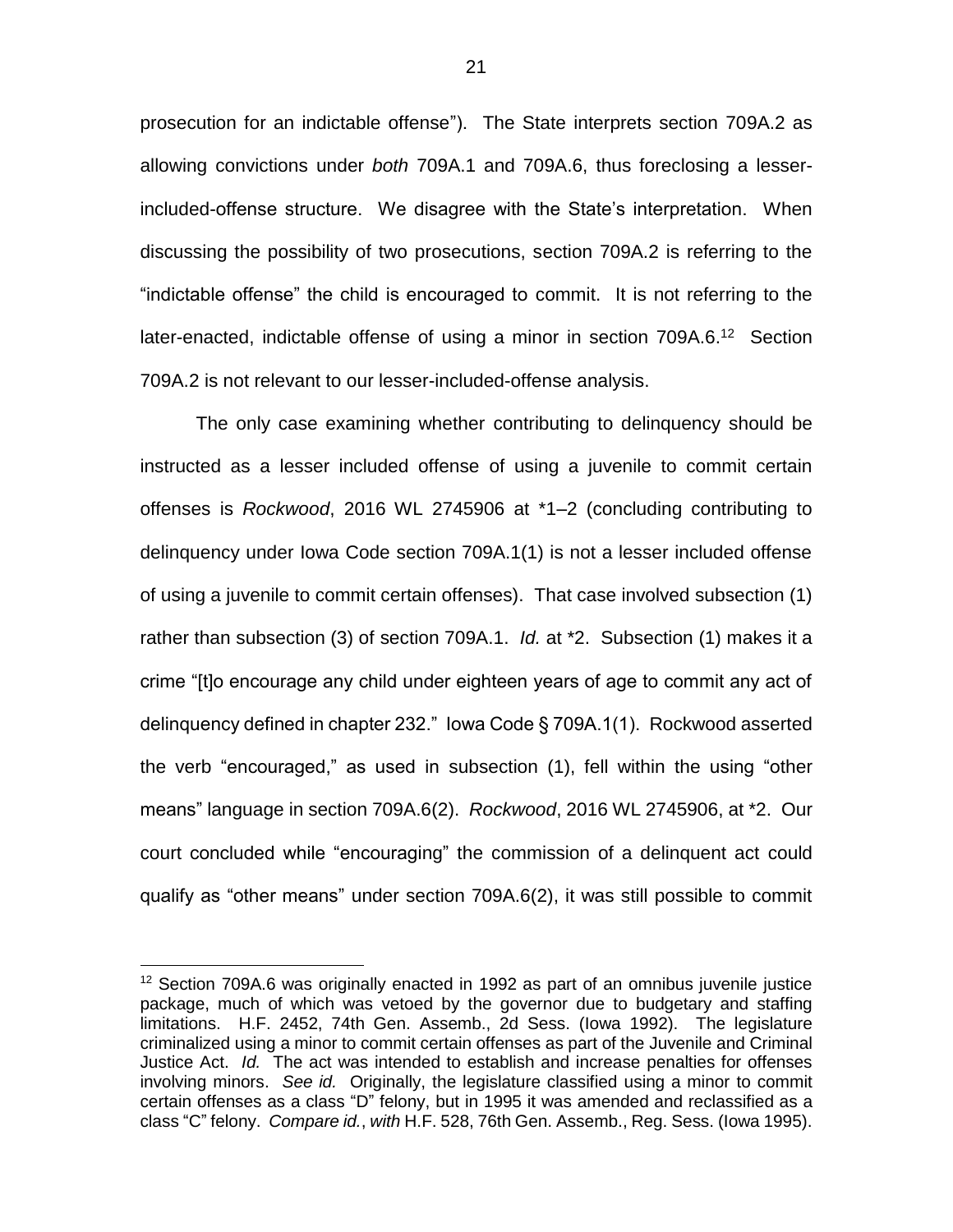the greater offense by means other than encouragement, thus the simple misdemeanor under section 709A.1(1) was not a lesser included offense. *Id.*

We find *Rockwood* distinguishable because subsection (3), at issue here, features more all-encompassing terminology than subsection (1). Subsection (3) prohibits a person from knowingly encouraging, contributing, *or in any manner causing* such child to violate any state law or city ordinance. Iowa Code § 709A.1(3). We believe it would be impossible to commit the greater offense of using a juvenile to commit a robbery without also knowingly encouraging, contributing, *or in any manner causing* that juvenile to violate a state law. Accordingly, we find the district court erred in not submitting the lesser included offense to the jury.

But that finding does not end our inquiry. An instructional error does not automatically warrant reversal. *State v. Negrete*, 486 N.W.2d 297, 298 (Iowa 1992). The omission of the proffered instruction is considered prejudicial if selling the jury on the reduced culpability offered by the lesser included offense formed "a primary part" of the defense. *Miller*, 841 N.W.2d at 596 (in prosecution for escape, finding omission of lesser included offense instruction on absence from custody was prejudicial because Miller's primary defense was that he failed to check back into facility after furlough).

Here, the difference between the proposed lesser included offense and the marshalled offense was the "for profit" element. *See* Iowa Code § 709A.6(2). Within section 709A.6 "'profit' means a monetary gain, monetary advantage, or monetary benefit." *Id.* at § 709A.6(1). Bridges's defense did not center on that element. Instead he denied any involvement in the robbery and claimed the cash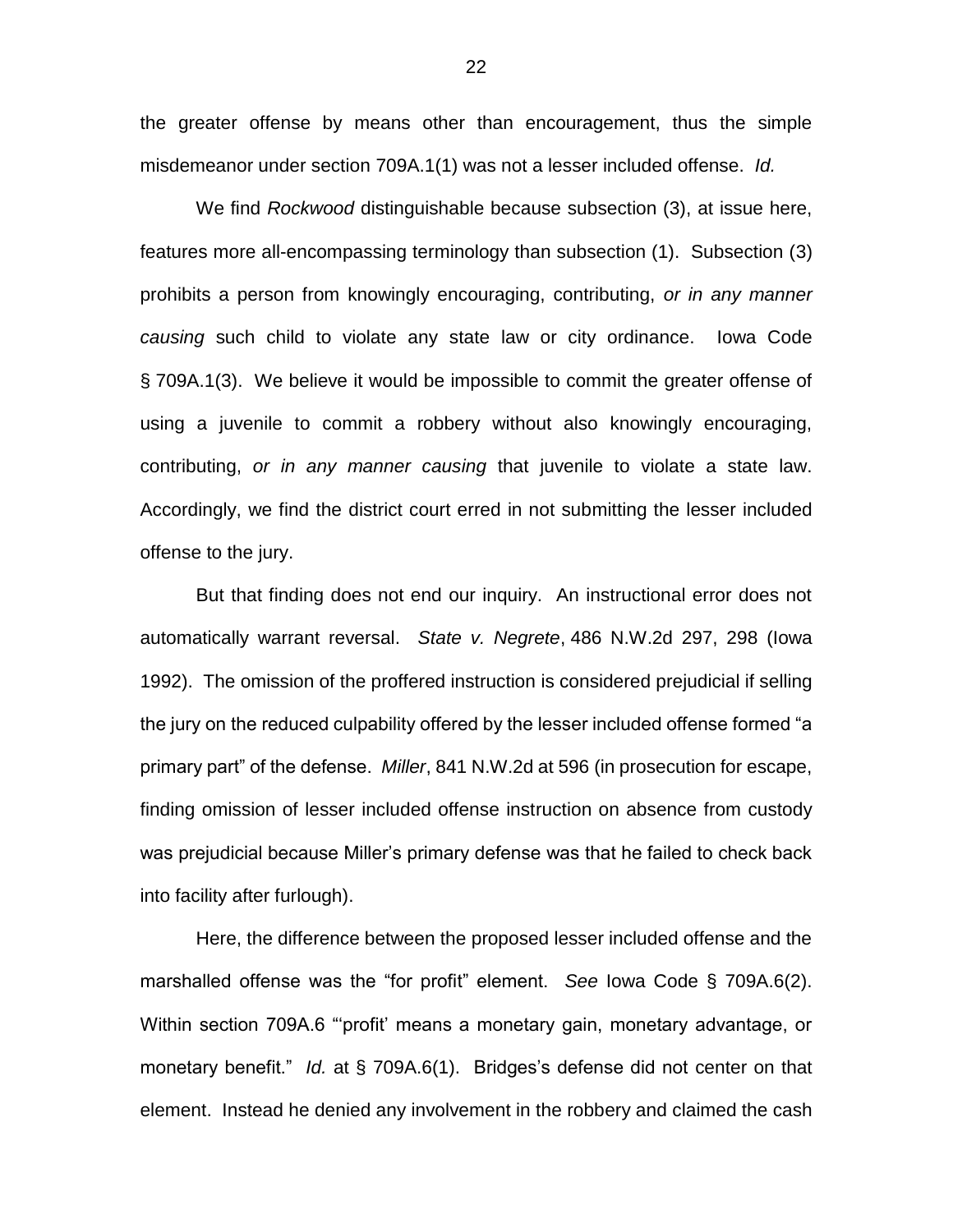came from his marijuana sales. Because Bridges pursued an all-or-nothing defense, and the State offered substantial evidence from which the jury could find Bridges profited from G.C.'s robbery of Casey's, we find the instructional error to be harmless.

# **D. Prosecution's Use of Interrogation Recording**

#### **1. Admission of Recording Over Bridges's Objection**

Bridges filed a motion in limine to exclude the audio recording of his interrogation—arguing his statements were inadmissible hearsay. While arguing the motion, counsel for Bridges asserted his client was prejudiced by Detective Wing repeatedly calling Bridges a liar during the interrogation. The district court admitted the recording, and it was played for the jury during trial.

On appeal, Bridges focuses on the detective's statements during the interrogation, claiming they constituted impermissible commentary on Bridges's credibility. Our supreme court rejected a similar argument in *State v. Enderle*. *See* 745 N.W.2d 438, 442–43 (Iowa 2007) (concluding officer statements provide context for defendant's answers). In *Enderle*, the court concluded police officer statements "made during interrogations are not 'testimony' given by witnesses at trial and [are] not offered to impeach the defendant." *Id.* at 443. The officer statements provide context for the defendant's responses. *Id.*

The district court properly allowed the jury to hear Bridges's statements on the audio recording. *See* Iowa R. Evid. 5.801(d)(2)(A); *State v. Odem*, 322 N.W.2d 43, 47 (Iowa 1982) ("It is basic that a party may place into evidence the admissions of a party-opponent."). And the detective's statements were admissible to provide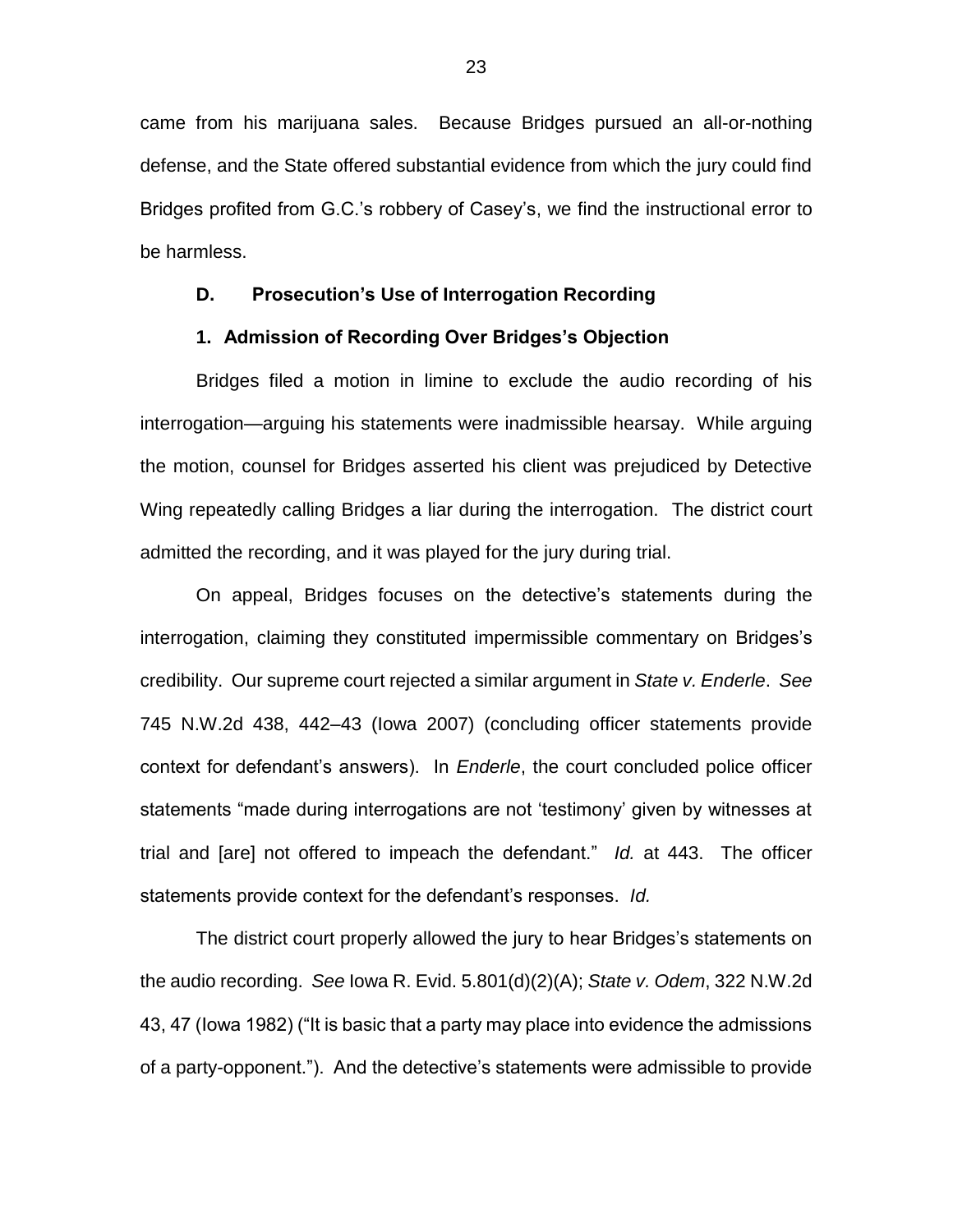context for Bridges's statements. *See* Iowa R. Evid. 5.106; <sup>13</sup> *Enderle*, 745 N.W.2d at 443.

The district court also properly weighed the probative value of the recording against the risk of undue prejudice as required by Iowa Rule of Evidence 5.403.<sup>14</sup> *See State v. Davis*, No. 13-1099, 2014 WL 5243343, at \*7 (Iowa Ct. App. Oct. 15, 2014) (noting district court must consider rule 5.403 after applying rule 5.106). The jury was entitled to assess how Bridges responded to the detective's assertions Bridges was reformulating his account as the interview progressed. As the State argues on appeal, the detective's accusations were the necessary "connective tissue" to explain Bridges's shifting recollections. We afford district courts broad discretion in conducting the rule 5.403 balancing test. *See State v. Taylor*, 689 N.W.2d 116, 124 (Iowa 2004) (recognizing "wise judges may come to differing conclusions" and giving "much leeway to trial judges who must fairly weigh probative value against probable dangers" (citation omitted)). We do not believe the district court abused its discretion in allowing the jury to hear the twenty-two minute recording.

# **2. Failure to Request a Limiting Instruction**

 $13$  "When [a]  $\ldots$  recorded statement, or part thereof, is introduced by a party, any other part . . . is admissible when necessary in the interest of fairness, a clear understanding, or an adequate explanation." Iowa R. Evid. 5.106. Recordings of police interrogations may be presented in whole to place statements by the defendant in context. *See State v. Esse,* No. 03–1739, 2005 WL 2367779, at \*3 (Iowa Ct. App. Sept. 28, 2005).

<sup>&</sup>lt;sup>14</sup> "The court may exclude relevant evidence if its probative value is substantially outweighed by a danger of one or more of the following: unfair prejudice, confusing the issues, misleading the jury, undue delay, wasting time, or needlessly presenting cumulative evidence." Iowa R. Evid. 5.403.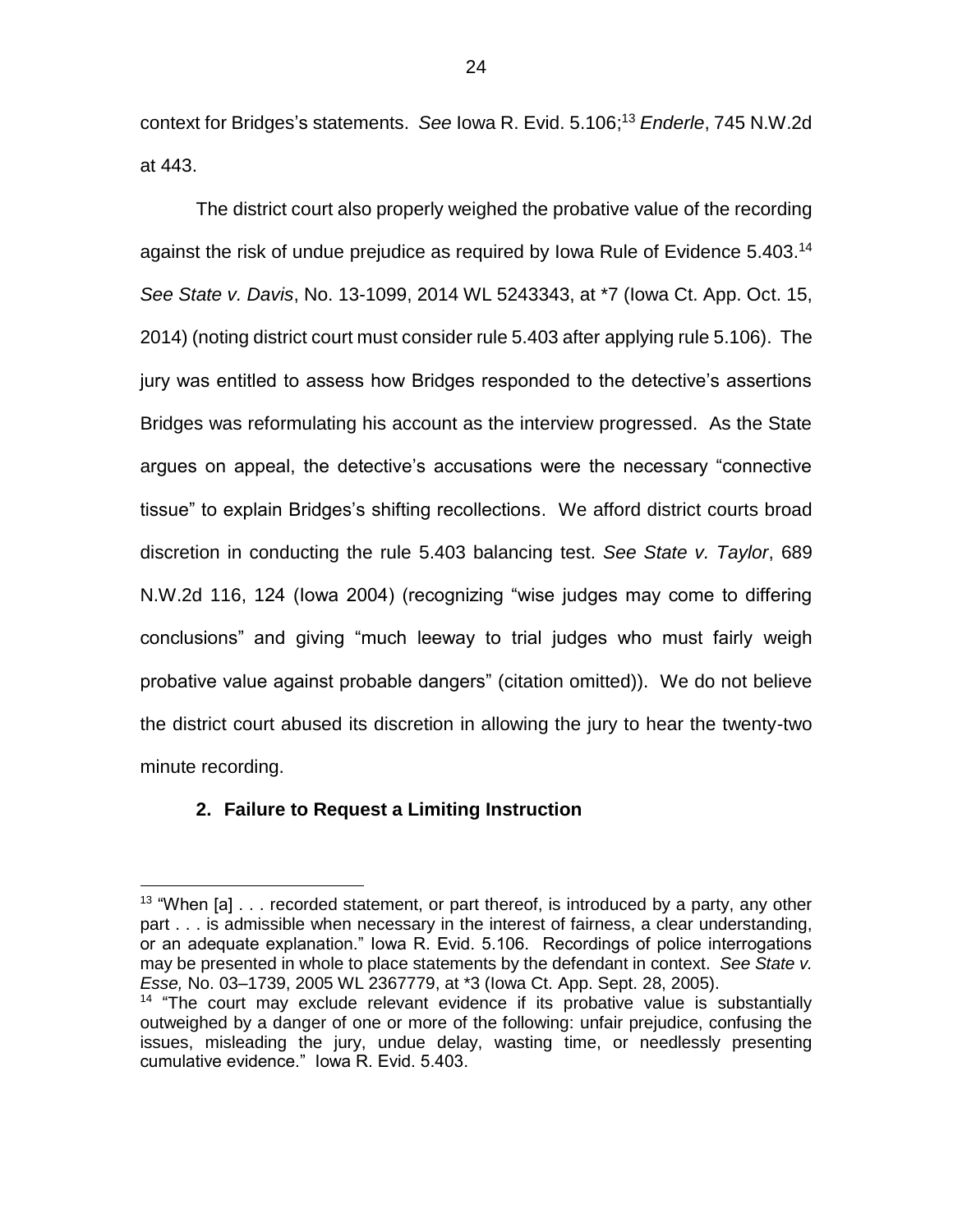Bridges next argues his trial attorney was ineffective for not requesting a limiting instruction to address the purpose for which the jurors could consider the detective's statements on the audio recording. A limiting instruction is required when evidence is admissible for one purpose but not another. *See* Iowa R. Evid. 5.105.<sup>15</sup> Bridges contends the jury should have been cautioned to use the detective's statements only for context and not for the truth of the matter asserted. In a factually similar case, our court concluded a limiting instruction was necessary. *See State v. Esse*, No. 03-1739, 2005 WL 2367779, at \*3 (Iowa Ct. App. Sept. 28, 2005) (holding defendant was entitled to a new trial when district court denied a request for limiting instruction and appellate court couldn't determine if jury relied on the interrogator's repeated claims Esse was lying about his involvement in the crime).

Because his counsel did not request a limiting instruction, Bridges must demonstrate counsel omitted an essential duty and Bridges was prejudiced by the omission. *See Ledezma v. State*, 626 N.W.2d 134, 142 (Iowa 2001). Assuming competent counsel should have requested a limiting instruction as described in *Esse*, we find Bridges is unable to establish prejudice on this record.

The test for prejudice is whether "there is a reasonable probability that, but for counsel's unprofessional errors, the result of the proceeding would have been different." *Strickland,* 466 U.S. at 694.

<sup>&</sup>lt;sup>15</sup> "If the court admits evidence that is admissible  $\dots$  for a purpose—but not  $\dots$  for another purpose—the court, on timely request, must restrict the evidence to its proper scope and instruct the jury accordingly." Iowa R. Evid. 5.105.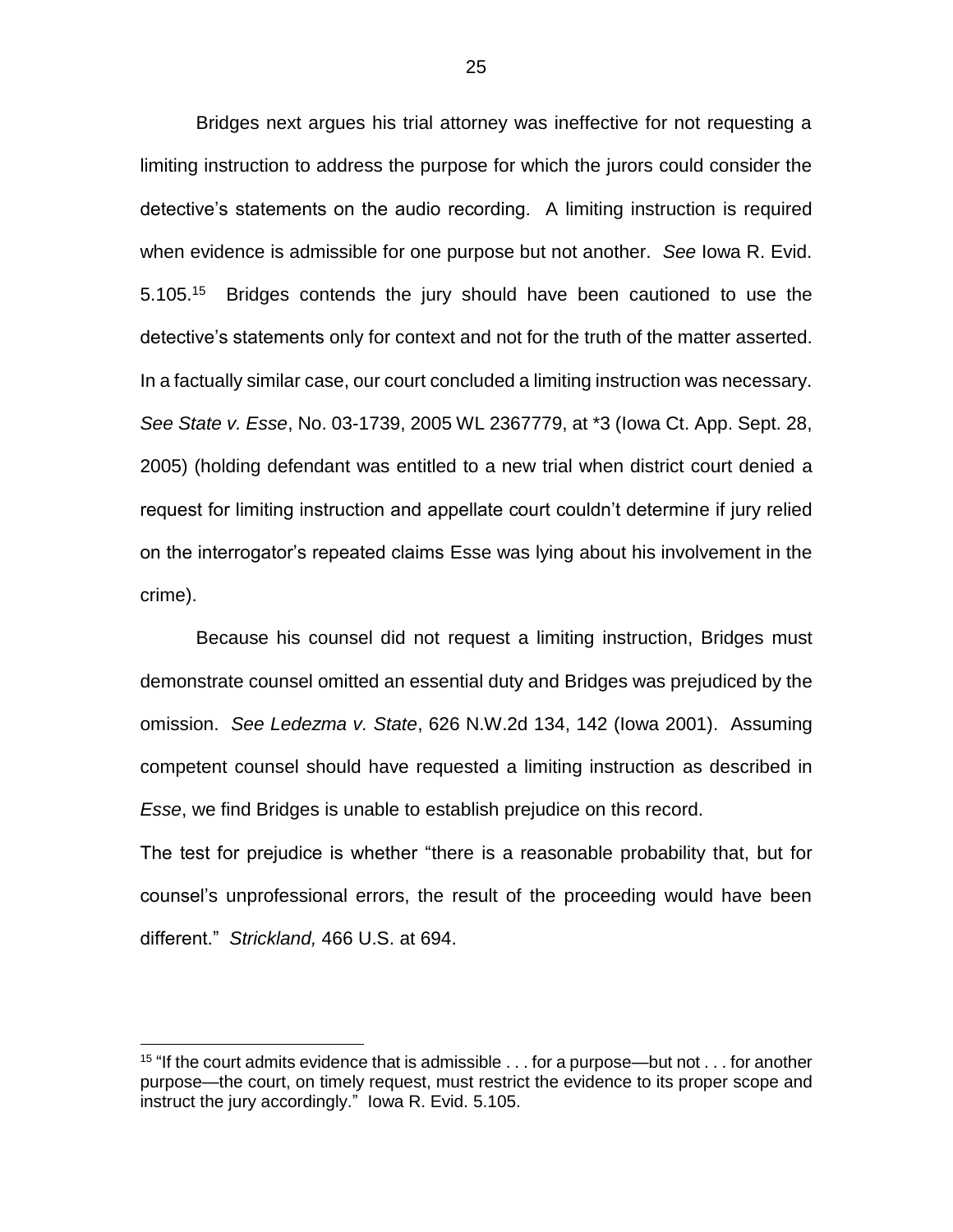We find no reasonable probability of a different outcome had counsel requested a limiting instruction concerning the proper use of the detective's statements accusing Bridges of lying during the interrogation. Bridges admitted at least six times during his own testimony that he lied to the detective. Bridges claimed he lied to hide his marijuana dealings, but nevertheless he confirmed the detective's accusations that he was not being truthful. Even with a limiting instruction concerning the detective's statements, the jurors would have been able to consider the truth of the matter asserted in Bridges's own admissions. Bridges is not entitled to relief on this claim of ineffective assistance of counsel.

#### **E. Sentencing**

#### **1. Imposition of Consecutive Sentences**

The district court sentenced Bridges to an indeterminate term of prison not to exceed twenty-five years for first-degree robbery and indeterminate terms of ten years each for two counts of using a minor to commit robbery. The later counts were to run concurrently to each other but consecutively to the robbery count. On appeal, Bridges challenges the district court's consecutive sentencing. Because we reverse Bridges's first-degree robbery conviction, his particular challenge to the consecutive sentences is moot. We remand for resentencing on the remaining two counts. *See State v. Nall*, 894 N.W.2d 514, 525 (Iowa 2017) ("When only one of several convictions is reversed on appeal, an appellate court may remand the entire case for resentencing.").

# **2. Consideration of Juvenile Record**

The presentence investigation (PSI) report, which the district court reviewed before the sentencing hearing, contained information related to delinquency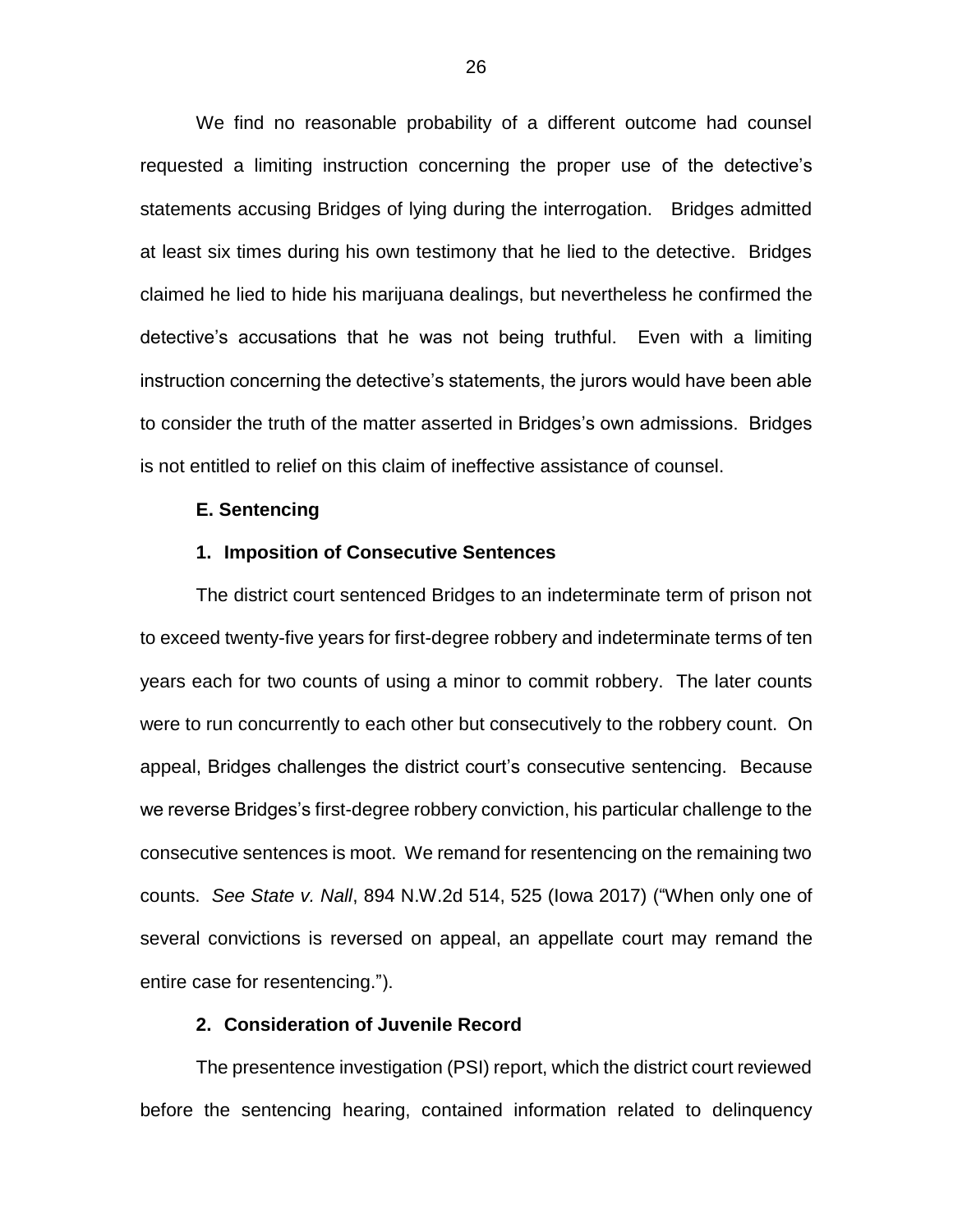adjudications received by Bridges. On appeal, Bridges contends the district court should have weighed the mitigating factors set out in *State v. Lyle*, 854 N.W.2d 378, 404 n.10 (Iowa 2014) when considering his juvenile record. We find no mandate in *Lyle* for Bridges's contention. In fact, *Lyle* specified: "This case does not move any of the lines that currently exist in the sentencing of adult offenders." *Id*. at 403. We decline to get ahead of our supreme court on this issue. *See State v. Bruegger,* 773 N.W.2d 862, 886 (Iowa 2009) (acknowledging "Bruegger's conduct as a juvenile" was relevant to sentencing).

#### **F. Conclusion**

To recap, we find the district court properly denied the motion for judgment of acquittal on all three counts. But we conclude Bridges received ineffective assistance of counsel when his attorney failed to object to the conspiracy instructions impacting the first-degree-robbery conviction. We reverse and remand for a new trial on the robbery count of the trial information.

As for the other appellate claims, we conclude the court should have submitted the lesser included offense of contributing to delinquency, but we find the error was harmless considering Bridges's defense denying any involvement in the robbery. The district court properly admitted the audio recording of the interrogation, and while counsel should have requested a limiting instruction in relation to the detective's statements on the recording, Bridges cannot show prejudice as a result of counsel's inaction. We remand for resentencing on the two remaining counts and express no requirement that the district court apply the *Lyle* factors when considering Bridges's juvenile history.